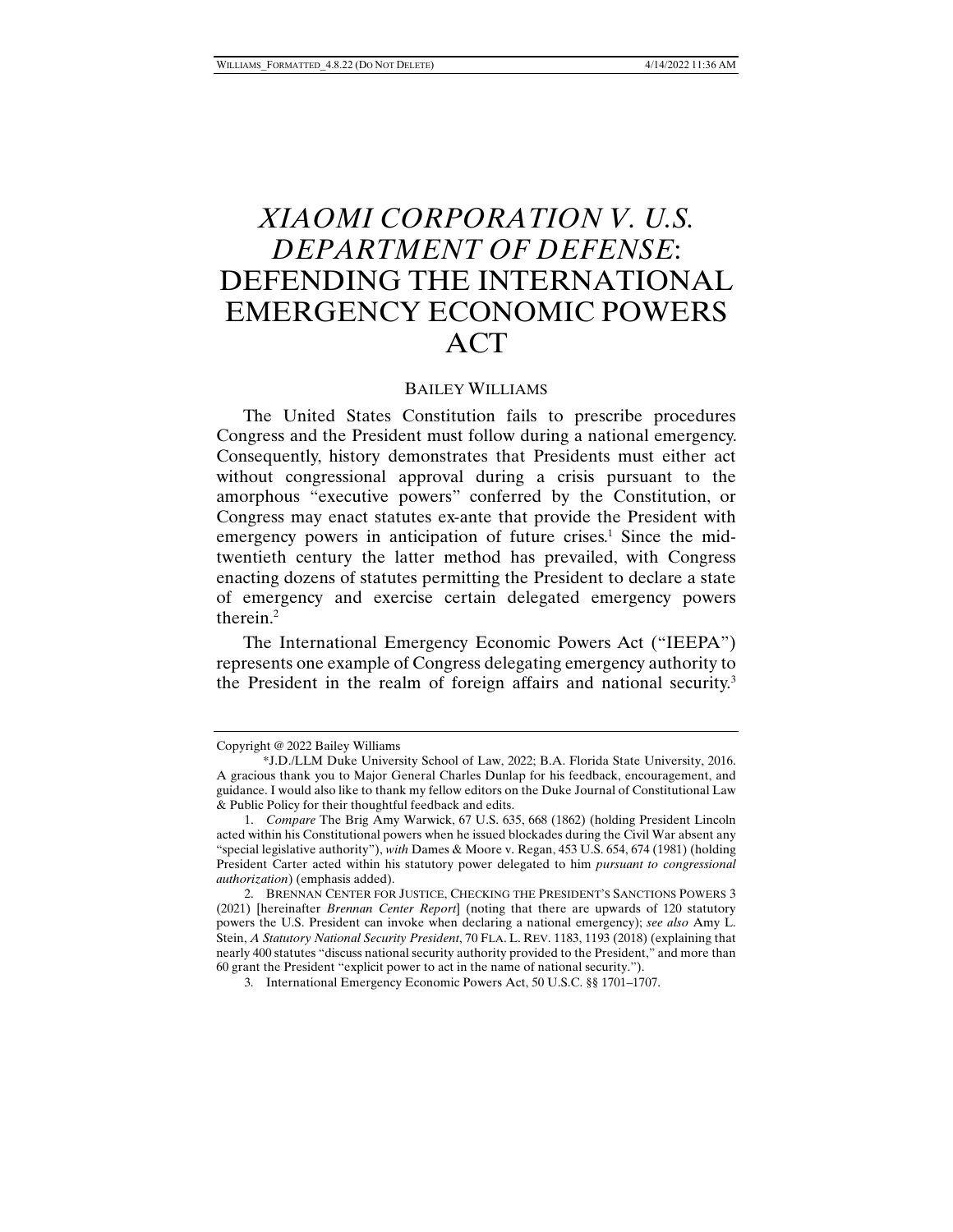IEEPA provides the President with the power to declare a state of emergency and affords the President sweeping economic powers during the declared emergency.4

Specifically, IEEPA grants the President the authority to freeze assets, block transactions subject to the jurisdiction of the United States, and exercise numerous other powers to regulate international commerce.<sup>5</sup>

Supported by a broad statutory delegation of power, courts have placed very few substantive limitations on a President acting under IEEPA.<sup>6</sup> Yet, a recent decision by the United States District Court for the District of Columbia reveals the broad and flexible power IEEPA delegates to the Executive is not without limits.7 In *Xiaomi Corporation v. Department of Defense*, the D.C. District Court enjoined the implementation and enforcement of an executive order issued by the Trump Administration acting under the authority of IEEPA.<sup>8</sup> The *Xiaomi* decision represents a departure from the judiciary's traditional deference to the Executive when acting pursuant to IEEPA and presents a compelling case study to consider both the scope of, and limits on, executive power.

This Note focuses on the tripart tension between our Constitutionally mandated separation of powers, the Executive's expanding authority in the realm of national security, and the evolving nature of global conflict that is increasingly defined by economic and financial warfare.<sup>9</sup> Specifically, this Note contemplates the advantages

 <sup>4.</sup> CHRISTOPHER A. CASEY et al., CONG. RSCH. SERV., R45618, THE INTERNATIONAL EMERGENCY ECONOMIC POWER ACT: ORIGINS, EVOLUTION, AND USE 2, 17 (2020) [hereinafter *Congressional Research Report on IEEPA*] (noting that the President often turns to IEEPA to "impose economic sanctions in furtherance of U.S. foreign policy and national security objectives.").

 <sup>5. 50</sup> U.S.C. § 1702; *see also Congressional Research Report on IEEPA*, *supra* note 4, at 25–26 (noting that the President has "turned to IEEPA to impose economic sanctions in furtherance of U.S. foreign policy and national security objectives."); *see also Brennan Center Report*, *supra* note 2, at 7 (noting that IEEPA allows the President to "'regulate' a wide array of financial transactions.").

 <sup>6.</sup> *See Brennan Center Report*, *supra* note 2, at 33 (noting that most challenges to executive actions taken during a declared national security emergency under IEEPA have failed, and "[t]he few challenges that succeeded did not seriously undermine the overarching statutory scheme for sanctions.").

 <sup>7.</sup> Xiaomi Corporation, *et al.*, v. Department of Defense, No. 21-280 (RC), 2021 WL 950144 (D.D.C. Mar. 12, 2021).

 <sup>8.</sup> *Id.* at \*1, \*7.

 <sup>9.</sup> *See* Paul Bracken, *Financial Warfare*, 51 ORBIS 685, 696 (2007) ("Financial warfare is likely to be an increasing form of conflict because it lies at the intersection of powerful long term trends in technology, networks, and finance."); *see also* JUAN C. ZARATE, TREASURY'S WAR: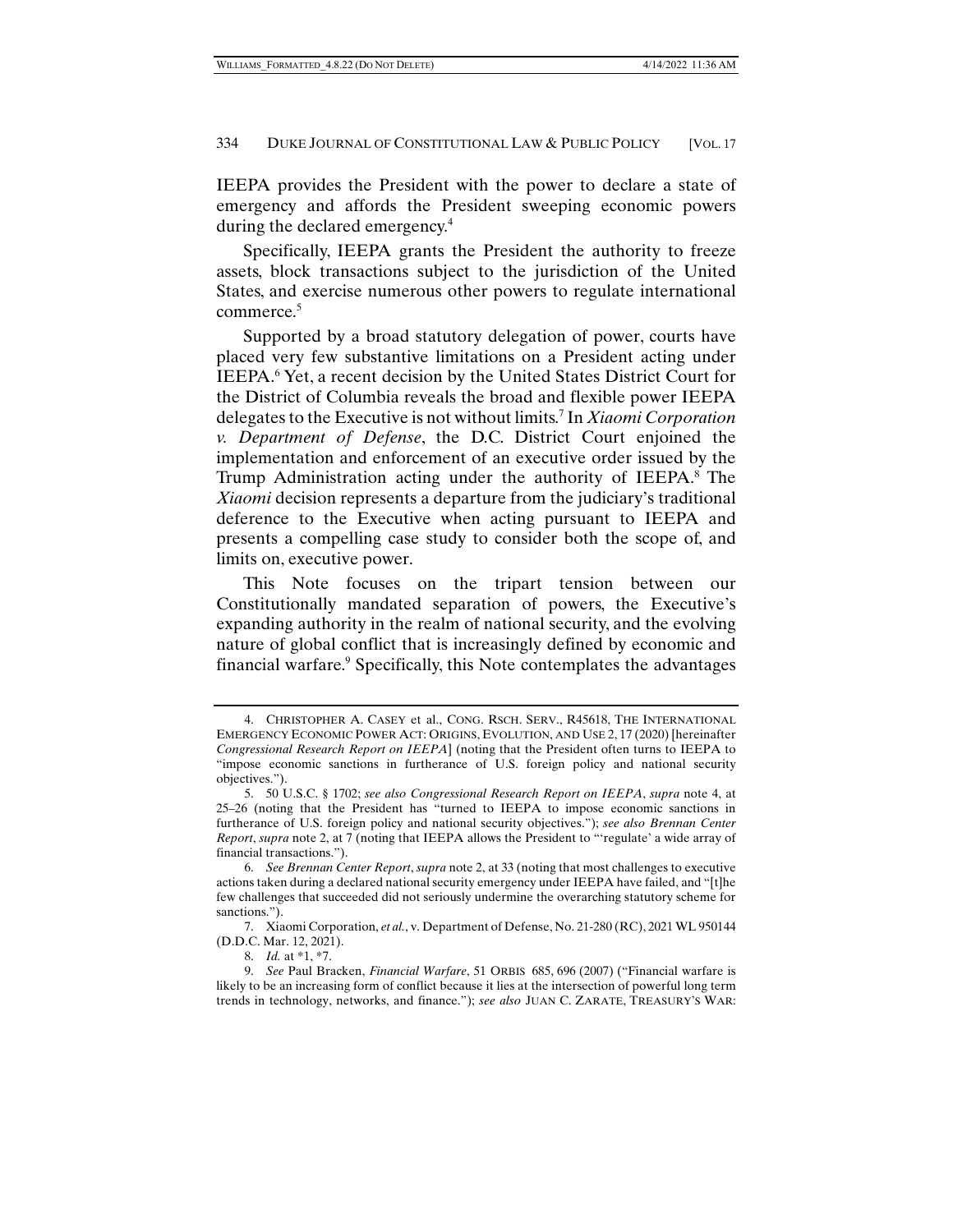of the Executive's broad authority to wield global capital markets as a foreign policy tool and considers the judiciary's role in policing Executive Branch activity when acting pursuant to congressionally delegated power. To this end, the *Xiaomi* decision provides a useful framework for evaluating both the Executive's expansive national security power and arguments for reining in executive power under IEEPA. Using the *Xiaomi* decision as an analytical framework, this Note rejects calls for IEEPA reform and argues IEEPA's existing statutory accountability mechanisms, in addition to proper judicial review under the Administrative Procedure  $Act<sub>10</sub>$  represent sufficient constraints on the President's delegated national security powers.

Accordingly, this Note will proceed in four parts. Part I will provide an overview of the President's national security power and the various sources giving rise to that power. This section will also demonstrate the historical precedent for the President's broad discretion in the foreign policy realm. Thereafter, Part II will provide an overview of IEEPA and will consider how the evolving nature of national security to include economic warfare has impacted the Executive's national security power over time.

Following Part I and II's suggestion that the Executive's national security power has expanded over time, Part III will use the *Xiamoi* case to demonstrate the existing constraints on the Executive's national security powers. Finally, Part IV will bring each of these elements together and will argue that IEEPA should not be amended to create more Congressional oversight. This section will reject arguments for IEEPA reform and will use the *Xiaomi* decision to argue that IEEPA sensibly constrains the President when paired with appropriate judicial review, particularly in an era defined by the growing prominence of financial warfare as a U.S. foreign policy tool. $^{11}$ 

## I. THE NATIONAL SECURITY PRESIDENT

There has been extensive academic literature focusing on the breadth and derivation of the Executive's national security power.<sup>12</sup>

THE UNLEASHING OF A NEW ERA OF FINANCIAL WARFARE 2–3 (2013) ("This new warfare is defined by the use of financial tools, pressure, and market forces to isolate rogue actors from the international financial and commercial systems and gain leverage over our enemies.").

 <sup>10. 5</sup> U.S.C. §§ 701–706.

 <sup>11.</sup> *See* discussion *infra* Part II.

 <sup>12.</sup> *See* Saikrishna B. Prakash & Michael D. Ramsey, *The Executive Power over Foreign Affairs*, 111 YALE L. J. 231, 256–57 (2001) (arguing that the Vesting Clause creates the President's foreign affairs power). *But see* Curtis A. Bradley & Martin S. Flaherty, *Executive Power*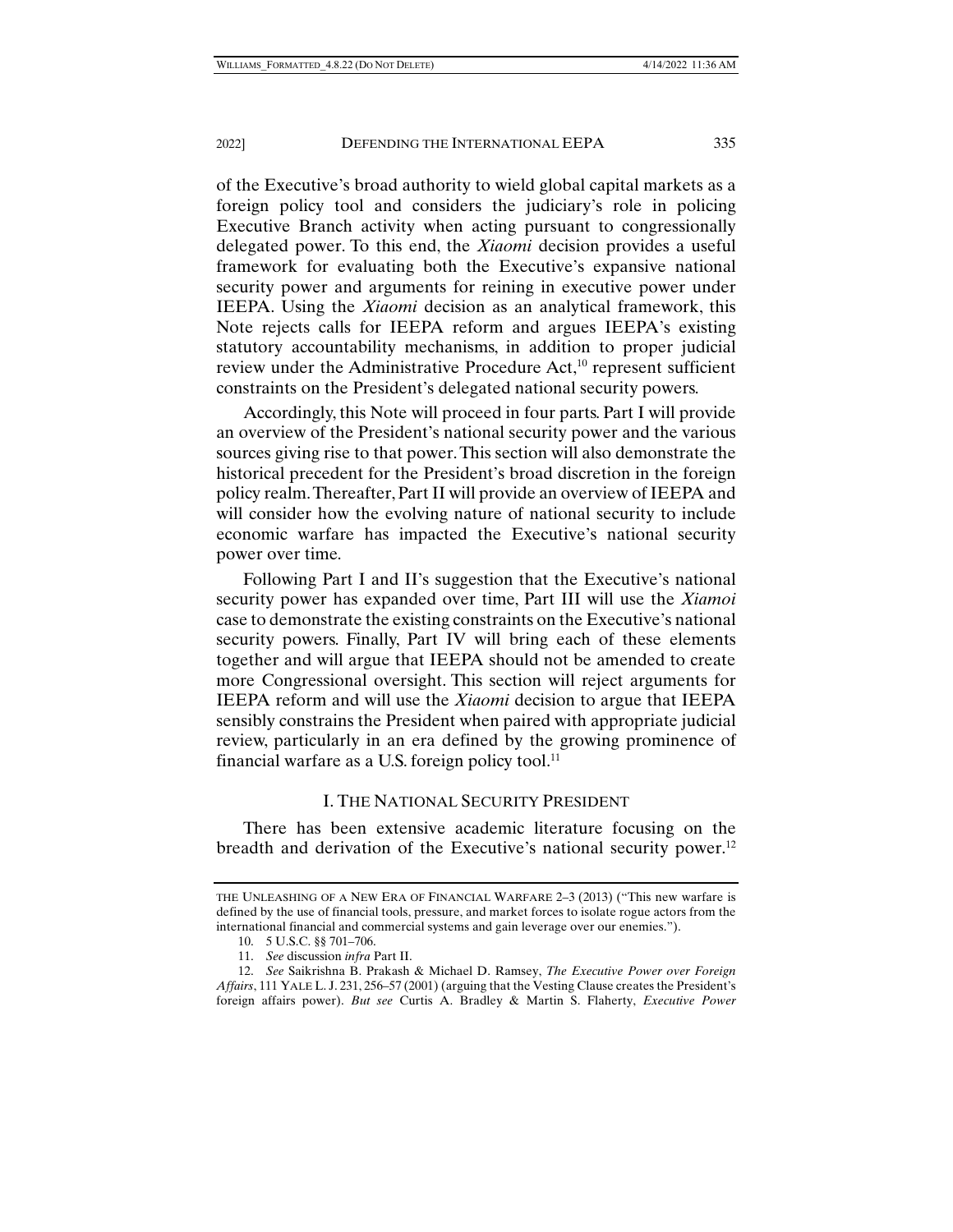While the debate is far from settled, most scholars agree that the text of the Constitution does little to help resolve disagreements surrounding the source and scope of the Executive's national security power.13 It is beyond the scope of this Note to assess the various constitutional arguments for a more limited or expansive executive power. Instead, this section will briefly survey the relevant legal doctrine and emphasize the key Supreme Court decisions that established the modern approach to the Executive's national security power. This Section will show that, over time, judicial deference and congressional delegation have strengthened the President's power in the realm of national security and foreign affairs.<sup>14</sup>

# *A. Inherent Presidential Power*

The Constitution grants the President "executive power"—a bundle of undefined, nebulous, and circumstantial privileges historically interpreted to give the President broad authority in the realm of foreign affairs and national security.15 Given that the Constitution provides only a select few explicit national security powers to the Executive,16 the President's authority over foreign affairs

 13. *See* Prakash & Ramsey, *supra* note 12, at 233 ("…the foreign affairs Constitution contains enormous gaps that must be filled by reference to extratextual source… .").

*Essentialism and Foreign Affairs*, 102 MICH. L. REV. 545 (2004) (refuting Prakash and Ramsey's Vesting Clause thesis). For opposing sides of this debate, *compare* Francis P. Sempa, *The Wartime Presidency*, 26 T.M. COOLEY L. REV. 25, 28–29 (2009) (citing United States v. Curtiss-Wright Corp., 299 U.S. 304, 320 (1936) ("the very delicate, plenary and exclusive power of the President as the *sole organ* of the federal government in the field of international relations– a power which does not requires a basis for its exercise an act of Congress . . . .") (emphasis added)) (explaining that, historically, executive power is understood to give "broad" implied powers to the President, particularly in the arena of foreign affairs), *with* Julian Davis Mortenson, *Article II Vests the Executive Power, Not the Royal Prerogative*, 119 COLUM. L. REV. 1169, 1172–73 (2019) (rejecting the "*conventional wisdom*" that views the Vesting Clause "as a powerful presumption of indefeasible presidential authority in the arenas of foreign affairs and national security.") (emphasis added).

 <sup>14.</sup> *See* Harold Hongju Koh, *Why the President (Almost) Always Wins in Foreign Affairs: Lessons of the Iran-Contra Affair*, 97 YALE L. J. 1255, 1311–12 (1988) (arguing the judiciary's deference to the Executive branch has expanded the implied power of the President over foreign affairs); *see also* MICHAEL A. GENOVESE & DAVID GRAY ADLER, THE WAR POWER IN AN AGE OF TERRORISM 24 (2017) (noting that Congress has abdicated its role in making U.S. foreign policy and delegated vast power to the President).

 <sup>15.</sup> U.S. CONST. art. II, § 1, cl. 1 ("The executive Power shall be vested in a President of the United States of America."); *see also* ELAINE HALCHIN, CONG. RSCH. SERV., R98505, NATIONAL EMERGENCY POWERS 1 (2021) [hereinafter *Congressional Research Report on National Emergency Powers*] (explaining that the President has "certain powers that may be exercised in the event that the nation is threatened by crisis," and these powers may be "stated explicitly or implied by the Constitution, assumed by the Chief Executive to be permissible constitutionally, or inferred from or specified by statute.").

 <sup>16.</sup> U.S. CONST. art. II, § 2, cl. 1 (assigning the President the title of Command-in-Chief of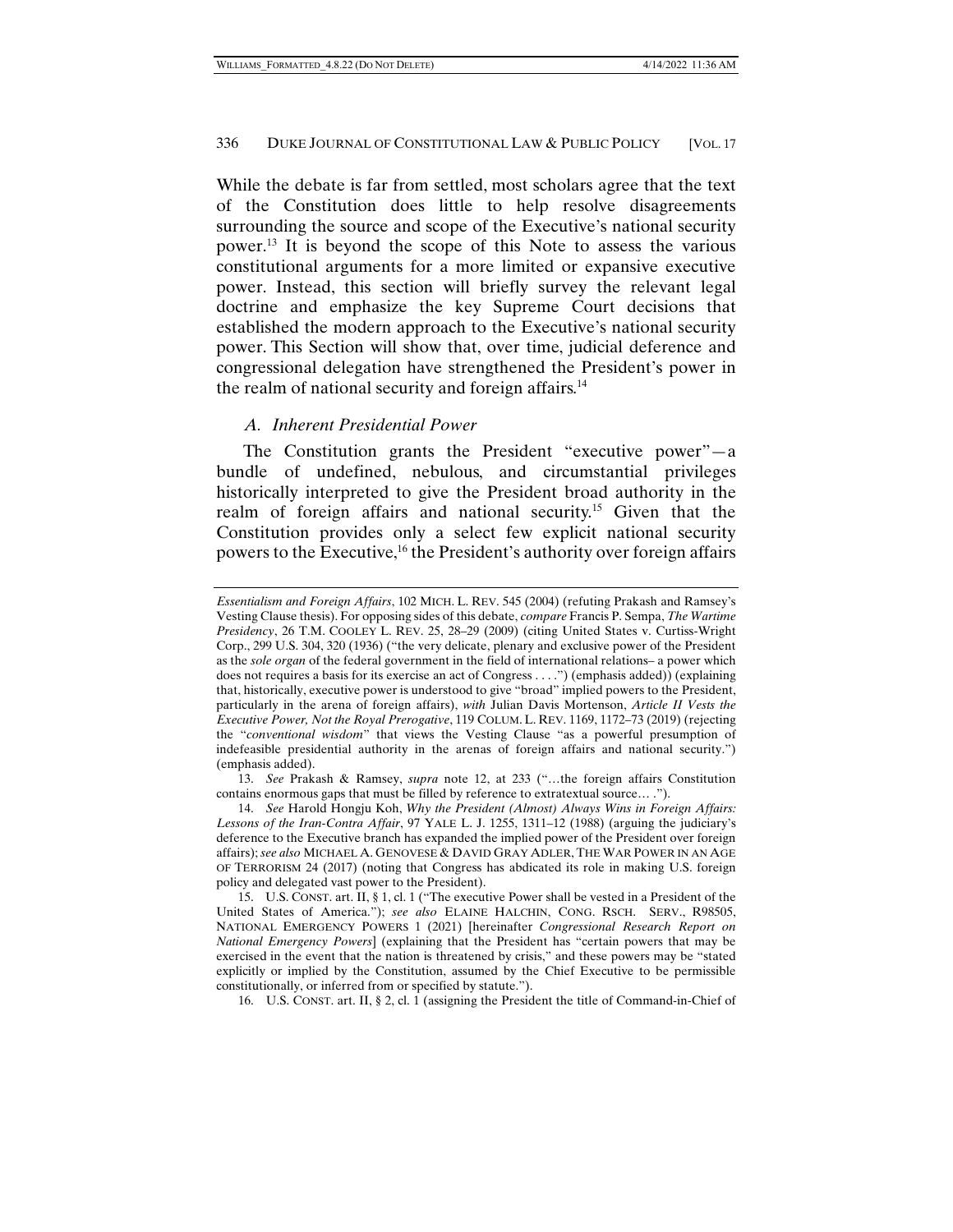and national security is primarily an implied power.<sup>17</sup> Over time, the judiciary has provided the clearest articulation of the scope of the President's implied national security powers.

The Supreme Court first considered the breadth of the President's implied national security powers in *Little v. Barreme*. 18 This early case considered damages liability for an American military officer who seized a Danish vessel during hostilities with the French.<sup>19</sup> The case turned on whether the U.S. officer, Captain Little, could avoid damages liability when acting pursuant to an executive order issued by the President that directly conflicted with an act of Congress.<sup>20</sup> The Court held that Little could not be immunized by an executive order when, without such an order, his actions "would have been a plain trespass" under legislation passed by Congress.<sup>21</sup> Additionally, with respect to executive power, the Court held the President cannot use his implied constitutional authority to take actions contrary to the express terms of a law passed by Congress.22 Rather, when Congress has directly spoken on an issue through legislation that provides the Executive with a specific authority, and Congress has prescribed the manner in which the law should be executed, the Executive may not act beyond that authority.23

the armed forces).

 <sup>17.</sup> *See* GENOVESE & ADLER, *supra* note 14, at 1 (noting that the tradition of constitutional interpretation that has resulted in so-called implied powers); *see also* David M. Driesen & William C. Banks, *Implied Presidential and Congressional Powers*, 41 CARDOZO L. REV. 1301, 1303 (2020) (noting that the President's power over foreign affairs and national security is "primarily an implied power. . . .").

 <sup>18. 6</sup> U.S. (2 Cranch) 170 (1804).

 <sup>19.</sup> *Id.* at 176.

 <sup>20.</sup> *Id.* at 176–77; *see also* Michael J. Glennon, *Two Views of Presidential Foreign Affairs Power: Little v. Barreme or Curtiss-Wright?*, 13 YALE J. INT'L. L. 5, 6–7 (1988) (summarizing the facts of Little v. Barreme).

<sup>21</sup>*. See Little*, 6 U.S. (2 Cranch) at 177–78 (explaining that, while Congress had passed a statute during hostilities with the French that permitted the President to give order to commanders of armed vessels to seize vessels, the President's order to Little fell outside the scope of his authority under the statute).

 <sup>22.</sup> *See id.* (noting that "the fifth section [of the relevant statute] gives a special authority [to the President] to seize on the high seas, and limits that authority to the seizure of vessels bound or sailing to a French port . . . ."); *see also* David Gray Adler, *The Steel Seizure Case and Inherent Presidential Power*, 19 CONST. COMMENT. 155, 194 (2002) (discussing the impact of *Little Barreme* on the court's approach in *Youngstown*).

 <sup>23.</sup> *See Little*, 6 U.S. (2 Cranch) at 177–78 ("But when it is observed that the general clause of the first section of [the legislation] . . . *obviously contemplates* a seizure within the United States, and that the fifth section gives [the Executive] a special authority to seize on the high seas, and limits that authority to the seizure of vessels bound or sailing to a French port, the legislature seem to have prescribed *. . .* the manner in which this law shall be carried into execution . . . .") (emphasis added).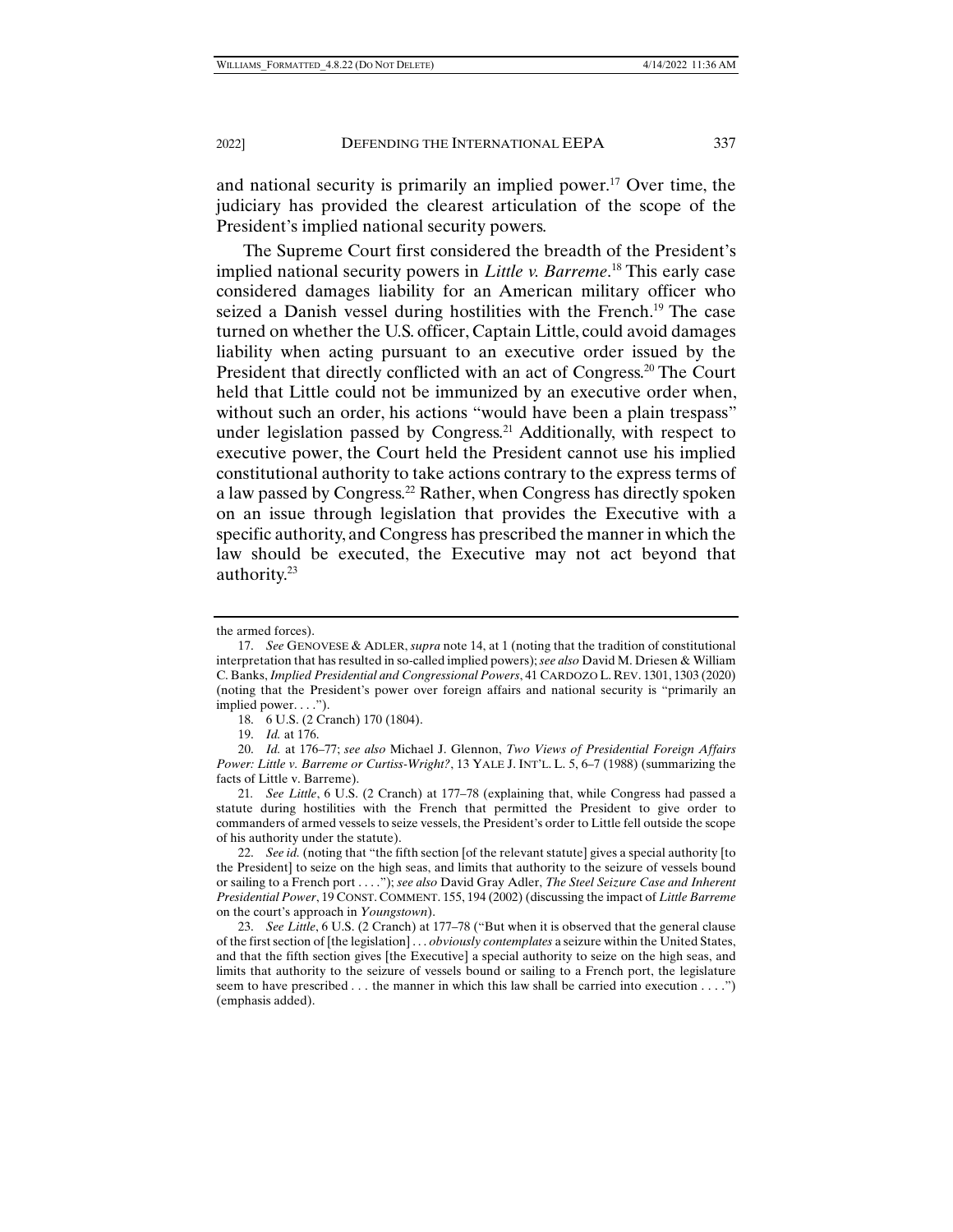While the *Little* decision purports to limit executive power over national security, the decision alludes to a more expansive interpretation of the President's national security power. In dicta, Justice Marshall opined that, consistent with the President's role as commander-in-chief and with his duty to "take care that the laws be faithfully executed,"24 the President may have the implied Constitutional authority to order seizures on the high seas during a conflict absent a statutory prohibition imposed by Congress.<sup>25</sup> Rather, Justice Marshall suggested that the President might have had an implied power to seize vessels during hostilities if Congress had not so pointedly placed limits on the President's authority in the relevant statutory language.<sup>26</sup>

The Court relied on similar legal principals more than a century later in *Youngstown Sheet & Tube Co. v. Sawyer*. 27 There, the Court held President Truman did not have the authority to seize and operate the steel mills during a nationwide labor strike because he was not acting pursuant to statute and did not have the inherent constitutional authority as Commander in Chief to expropriate private enterprise for public use.28 The majority in *Youngstown* held that Congress' failure to grant the President express authority to seize the steel mills was dispositive.29 Both Justices Jackson and Frankfurter, however, suggested different bases for implying executive authority absent express congressional authorization.<sup>30</sup> Specifically, Justice Jackson's

 <sup>24.</sup> U.S. CONST. art. II, § 3.

 <sup>25.</sup> *See id.* ("It is by no means clear that the President of the United States, whose high duty it is to 'take care that the laws be faithfully executed,' and who is commander in chief of the armies and navies of the United States, might not, without any special authority for that purpose . . . have empowered the officers commanding the armed vessels of the United States to seize . . . ."). This holding is easily reconcilable with the court's holding in *Youngstown*, as the facts of the President's exercise of the "Commander in Chief" power in *Little* were in the context of war and foreign conflict, as opposed to nationalization of domestic industry in *Youngstown*.

 <sup>26.</sup> *See id*. (considering whether the President would have had the authority to issue Executive Order to Little and other Naval captains had Congress remained completely silent on the issue).

<sup>27</sup>*.* 343 U.S. 579, 585–86 (1952).

 <sup>28.</sup> *Id.* at 587–88 (finding the President's seizure of the steel mills "cannot properly be sustained as an exercise of the President's military power as Commander in Chief of the Armed Forces" and adding the "seizure order be sustained because of the several constitutional provisions that grant executive power to the President.").

 <sup>29.</sup> *Id.*

 <sup>30.</sup> *Id.* at 635–38 (Jackson, J., concurring), 610–11 (Frankfurter, J., concurring) (chronicling the main arguments of Justice Jackson and Frankfurter's concurrences – the former suggesting an implied presidential power depending on the "disjunction or conjunction" of the President's power with will of Congress, and the latter arguing constitutional custom and long-standing executive practice are a source of implied presidential power).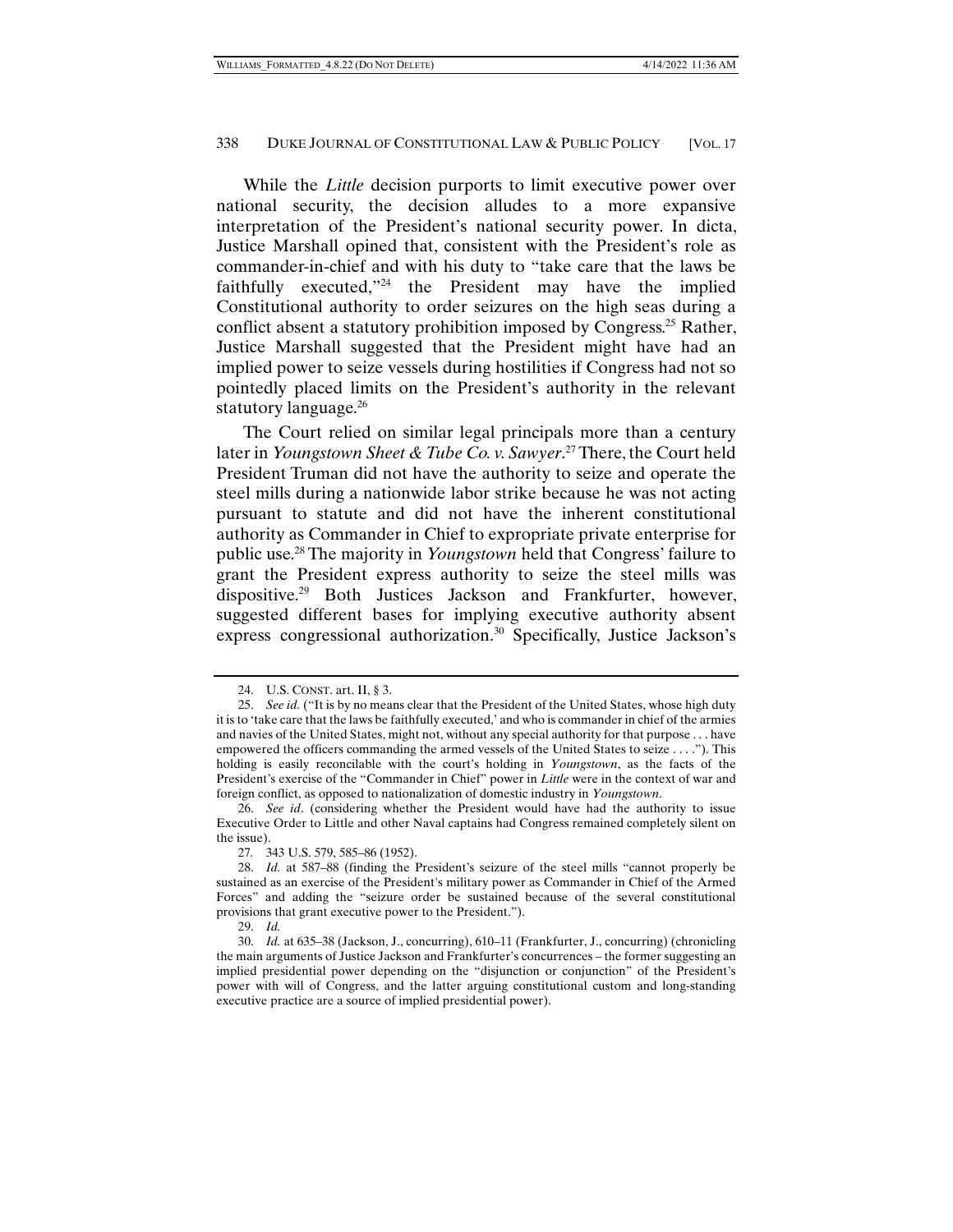famed concurring opinion argued that, absent express legislative authority, the President may find authority to act from congressional silence or implied congressional consent.31 In this way, Justice Jackson hinted that the President may act pursuant to his amorphous, constitutionally vested executive power when Congress has neither expressly authorized nor prohibited the President to carry out the act in question. $32$ 

Together, *Little* and *Youngstown* suggest there is an undefined space in which the President may act pursuant to his implied executive authority without Congressional approval. More importantly for the below analysis, both opinions emphasize the importance of congressional delegation of power through statute. First, *Little* reveals the Executive's implied national security powers do not allow him to take actions that violate the express terms of a law passed by Congress. Second, implied by the *Youngstown* majority and explicitly written in Jackson's concurrence, executive power is at its strongest when the President acts pursuant to an express authorization from Congress.<sup>33</sup> Restated, when acting pursuant to statute, the President's national security power is "supported by the strongest of presumptions and the widest latitude of judicial interpretation."34

# *B. Modern Statutory National Security Power*

As a result of the legal history chronicled above, the President typically acts pursuant to a statutory authorization from Congress in the context of modern national security decisions. Yet, in addition, the President often cites the Executive's broad implied national security power alongside Congress' statutory authorization to support a given

 <sup>31.</sup> *See id.* at 635–38 (Jackson, J., concurring) (endorsing an "implied executive power," the scope of which changes based on how closely the President's actions are tethered to the will of Congress).

 <sup>32.</sup> *See id*. at 637 (describing the so-called "twilight zone" as an area in which the President may "rely upon his own independent powers" when there is neither "a congressional grant or denial of authority").

 <sup>33.</sup> *See id.* at 635 ("When the President acts pursuant to an express or implied authorization of Congress, his authority is at its maximum, for it includes all that he possesses in his own right plus all that Congress can delegate.").

 <sup>34.</sup> *Id.* at 637. The Court's decision in United States v. Curtiss-Wright Export Corp., 299 U.S. 304, 318–20 (1936) also supports the notion that the President has sweeping authority to act in the realm of national security when acting pursuant to statute. This case shows that, even before *Youngstown*, the Court was extremely deferential to the President when acting (1) in the realm of foreign affairs and national security, and (2) pursuant to some grant of Congressional delegation. *But see* Koh, *supra* note 14, at 1306–07 (arguing that Presidents have sought to use *Curtis-Wright* "to add to the powers enumerated [in the Constitution] an indeterminate reservoir of executive foreign affairs authority.").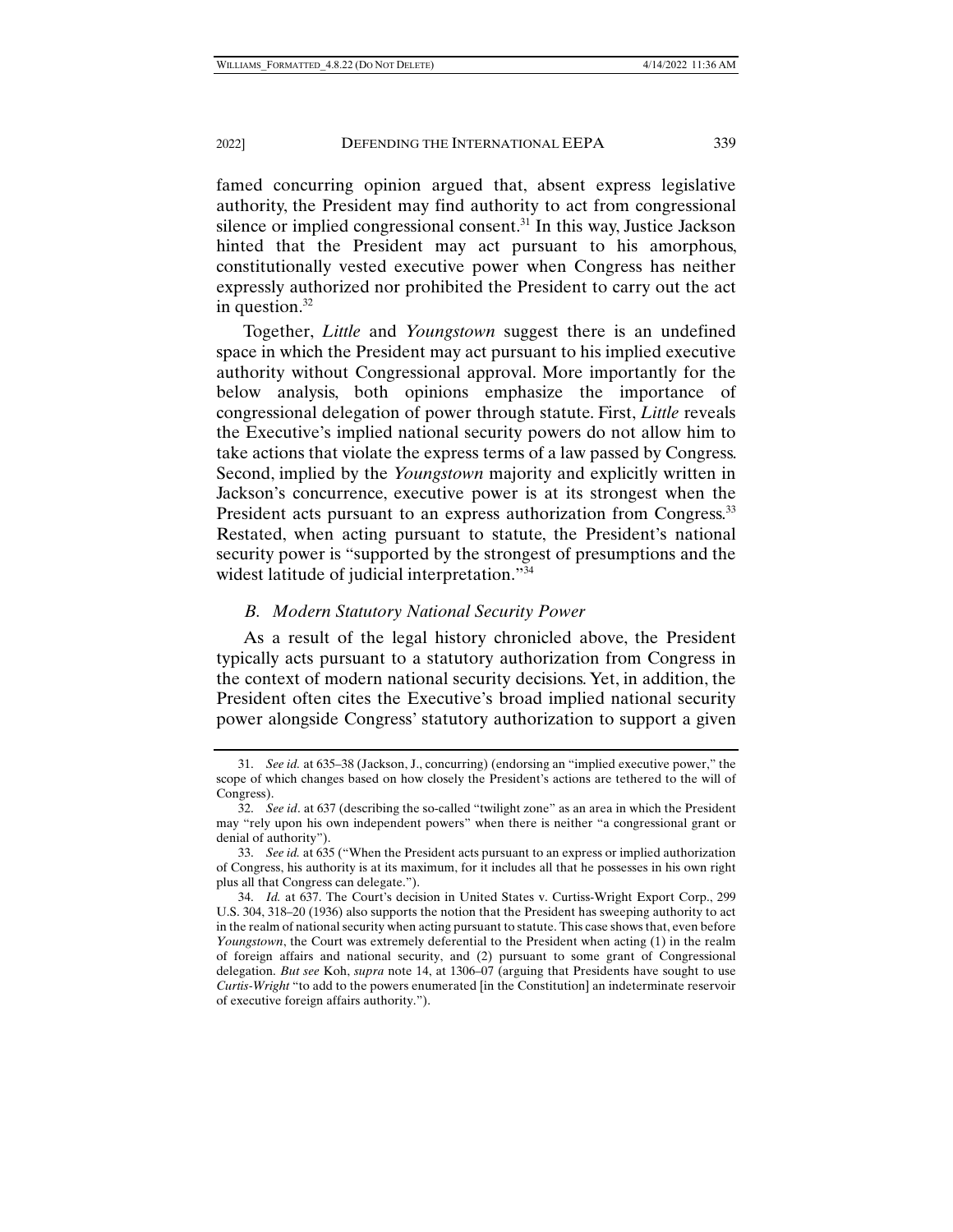action or decision.35 It is the job of the judiciary to parse these parallel sources of power and determine if an executive action is grounded in the Constitution, or if the President is acting pursuant to a congressional delegation. Depending on the subject matter before the Court, however, the judiciary often speaks of executive power in sweeping terms without scrutinizing the source of that authority, leading to inconsistent legal conclusions on the scope of the President's national security power.36

This Section demonstrates that the modern understanding of the Executive's broad national security power arose from a two-step process. First, a reform-minded Congress delegated vast authority to the President in the realm of national security. Second, the federal judiciary broadly interpreted Congress' statutory delegations. As demonstrated below, the Court has applied "extraordinary" statutory construction to congressional delegations of national security power and, in doing so, has expanded the President's power over national security and foreign affairs.<sup>37</sup>

# 1. Congressional Delegation

Much of the Executive's national security power arises from express authority delegated to the President by statute.<sup>38</sup> Indeed, one quantitative analysis found that nearly "400 statutes discuss national security authority provided to the President," and more than sixty statues grant the President "explicit power to act in the name of national security."39 Congress passed many of these statutory delegations in the late 1970s and early 1980s during the post-Watergate era—a period defined by a renewed appetite for transparency and accountability. While many of these statutes purported to constrain the

 <sup>35.</sup> *See* Exec. Order No. 14,032, 86 Fed. Reg. 30,145 (June 3, 2021) (titled "Addressing the Threat From Securities Investments That Finance Certain Companies of the People's Republic of China") (arguing that the President is taking executive action pursuant to both (1) the authority vested in him by the Constitution and (2) IEEPA – a statutory delegation).

 <sup>36.</sup> *See* Stein, *supra* note 2, at 1186 (explaining that "[r]egardless of the source of the President's national security authority," whether it be the implied power or statutory authorization, the Executive and Judiciary often cite general notions about "the amount of deference given to the President on national security issues" rather than "clearly distinguish presidential actions that are grounded in statutory powers from those grounded in constitutional powers.").

 <sup>37.</sup> *See* Driesen & Banks, *supra* note 17, at 1328–29 (explaining that the "Court often suspends the ordinary rules of statutory construction in order to grant the President broad implied authority over foreign affairs . . . .").

 <sup>38.</sup> Koh, *supra* note 14, at 1263.

 <sup>39.</sup> Stein, *supra* note 2, at 1193.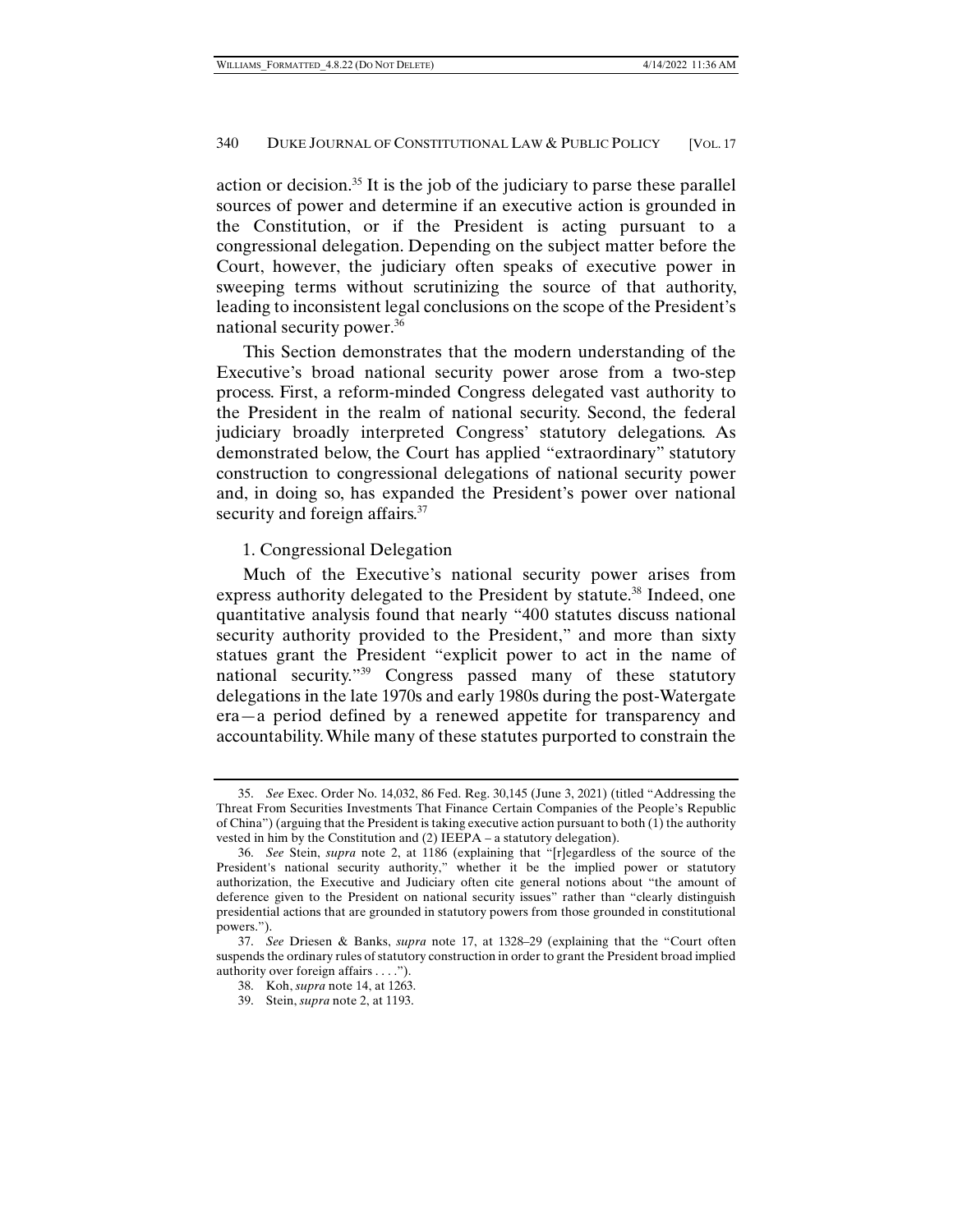President's national security power with elaborate procedural restraints,40 Congress also passed "substantial fresh delegations of foreign affairs authority" to the President.<sup>41</sup> By congressional design, this period of legislative reform shifted the policy making power over national security issues from Congress to the Executive.<sup>42</sup>

## 2. The Supreme Court's Interpretation

A series of Supreme Court opinions upholding and expanding the President's authority over foreign affairs and national security issues accompanied congressional delegation of national security power to the President.43 Modern caselaw demonstrates the Court's dominant trend has been to defer to the Executive when the President acts pursuant to express or implied statutory authority.44 As shown below, the Court has generously construed statutory language, including congressional silence, to find statutory authority for a President acting in the realm of national security.

*Dames & Moore v. Regan* embodies one approach the Supreme Court has used to analyze executive action in the national security sphere.45 Here, in response to the Iranian Hostage Crisis, President Carter declared a national emergency pursuant IEEPA and issued an executive order freezing Iranian assets in the United States.<sup>46</sup> Acting within the scope of the executive order, the Treasury Department then

 <sup>40.</sup> *See* Koh, *supra* note 14, at 1263–66 (describing this period as the "post-Vietnam flow of foreign affairs power from Congress to the Executive.").

 <sup>41.</sup> *Id.* at 1264. New delegations of statutory authority falling into this category include the International Emergency Economic Powers Act, 50 U.S.C. §§ 1701–1706 (1982); National Emergencies Act, 50 U.S.C. §§ 1601–1651 (1982); Trade Act of 1974, 19 U.S.C. §§ 2101–2487 (1982); Export Administration Act of 1979, 50 U.S.C. §§ 2401–2413 (1982); Foreign Intelligence Surveillance Act, 50 U.S.C. §§ 1801–1811 (1982); and International Security Assistance and Arms Export Control Act of 1976, 22 U.S.C. §§ 2751–2796 (1982).

 <sup>42.</sup> *See* GENOVESE & ADLER, *supra* note 14, at 6, 24 (noting that "presidents [have] made grander and grander claims of unilateral, independent power. . . ." and "While the Constitution established a shared model of policymaking, over time presidents have grabbed, and Congress has often willingly given to presidents, a wide range of power over foreign affairs and war."); *see also* Koh, *supra* note 14, at 1319 (describing the U.S. foreign policy making system as one "overdominated by the Executive.").

 <sup>43.</sup> *See* Koh, *supra* note 14, at 1264, 1305–06.

 <sup>44.</sup> Youngstown Sheet & Tube Co. v. Sawyer, 343 U.S. 579, 635–36 (1952) (Jackson, J., concurring). This trend of judicial deference is consistent with Justice Jackson's view that the President's "authority is at its maximum" when "the President acts pursuant to an express or implied authorization of Congress."

 <sup>45. 453</sup> U.S. 654 (1981).

<sup>46</sup>*. See id.* at 662–64 (explaining the circumstances of the Iranian Hostage Crisis and the executive action taken in response to the crisis).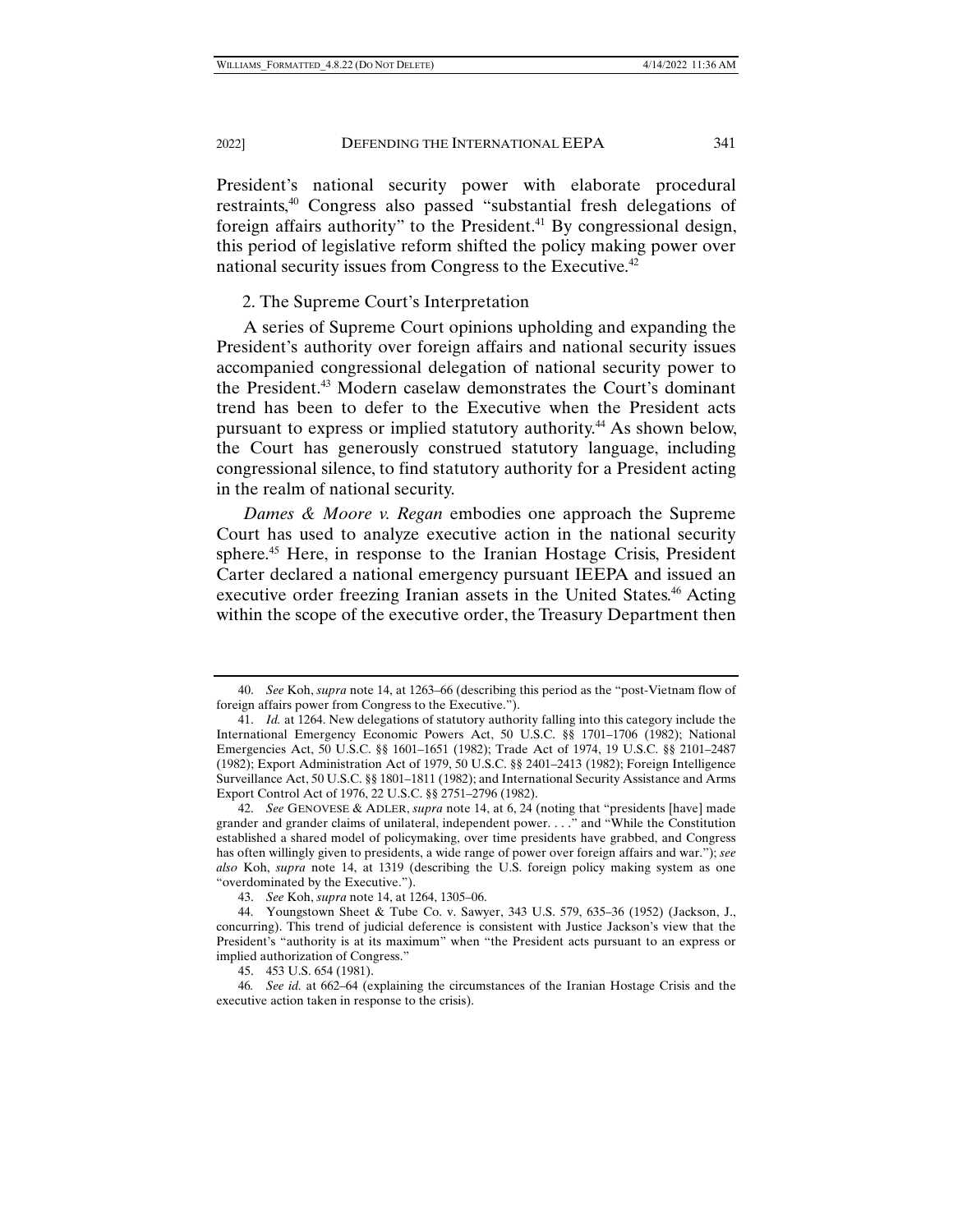authorized prejudgment attachments against Iran in federal court.<sup>47</sup> Petitioner Dames & Moore sued Iranian defendants and secured a prejudgment attachment of Iranian assets.<sup>48</sup>

Thereafter, the American hostages in Tehran were released pursuant to a diplomatic agreement in which the U.S. agreed to terminate ongoing legal proceedings and nullify existing judgments between U.S. persons and Iranian institutions in federal court.<sup>49</sup> As a result, the district court vacated Dame & Moore's prejudgment attachment against the Iranian defendants.<sup>50</sup> Petitioners then commenced litigation against the United States, arguing the President and the Secretary of the Treasury acted outside of their statutory and constitutional powers.51

Here, Congress had not legislated with respect to the President's power to nullify legal claims in U.S. courts through executive order.<sup>52</sup> Despite this, the Court used IEEPA and other ancillary statutes to infer congressional approval for the President to nullify legal claims.<sup>53</sup> While the Court found that no statute provides specific authorization to the President to suspend claims in federal court, the majority gleaned congressional approval for the Executive to do so from a bundle of statutes that indicated "congressional acceptance of a broad scope for executive action" in the national security context.<sup>54</sup> In sum, because  $(1)$ the President was acting in the realm of foreign affairs when he issued an executive order suspending legal claims against Iran, and (2) Congress previously delegated power enabling the Executive to settle

 <sup>47.</sup> *See id.* at 663–64 (noting that "the President granted a general license authorizing certain judicial proceedings against Iran," and clarified in a later executive order that the previous authorization permitting judicial proceedings against Iran included prejudgment attachment).

 <sup>48.</sup> *Id.*

 <sup>49.</sup> *See id.* at 664–65 (explaining that the deal reached between the U.S. and Iran, via executive order, required the United States to "terminate all legal proceedings in involving claims of United States persons and institutions against Iran and its state enterprises," and "to nullify all attachments and judgments obtained therein. . . .").

 <sup>50.</sup> *Id.* at 666.

 <sup>51.</sup> *Id.* at 667.

 <sup>52.</sup> *See id.* at 677–78 (explaining that the IEEPA does not authorize the President to nullify private claims in federal court).

 <sup>53.</sup> In addition to IEEPA, the Court referenced the Hostage Act and the International Claims Settlement Act to support the idea that Congress implicitly approved "the practice of claim settlement by executive agreement." *Id.* at 680. For reference, *see* Act of July 27, 1868, 22 U.S.C. § 1732 (1976) (the Hostage Act) (requiring the President to use any "necessary and proper" means short of war and illegal acts to secure the release of an American hostage being held by a foreign government); *see also* International Claims Settlement Act of 1949, 22 U.S.C. § 1623 (2018) (creating a procedures for the federal government to settle claims by U.S. nationals against foreign governments).

 <sup>54.</sup> *Dames & Moore*, 453 U.S. at 667.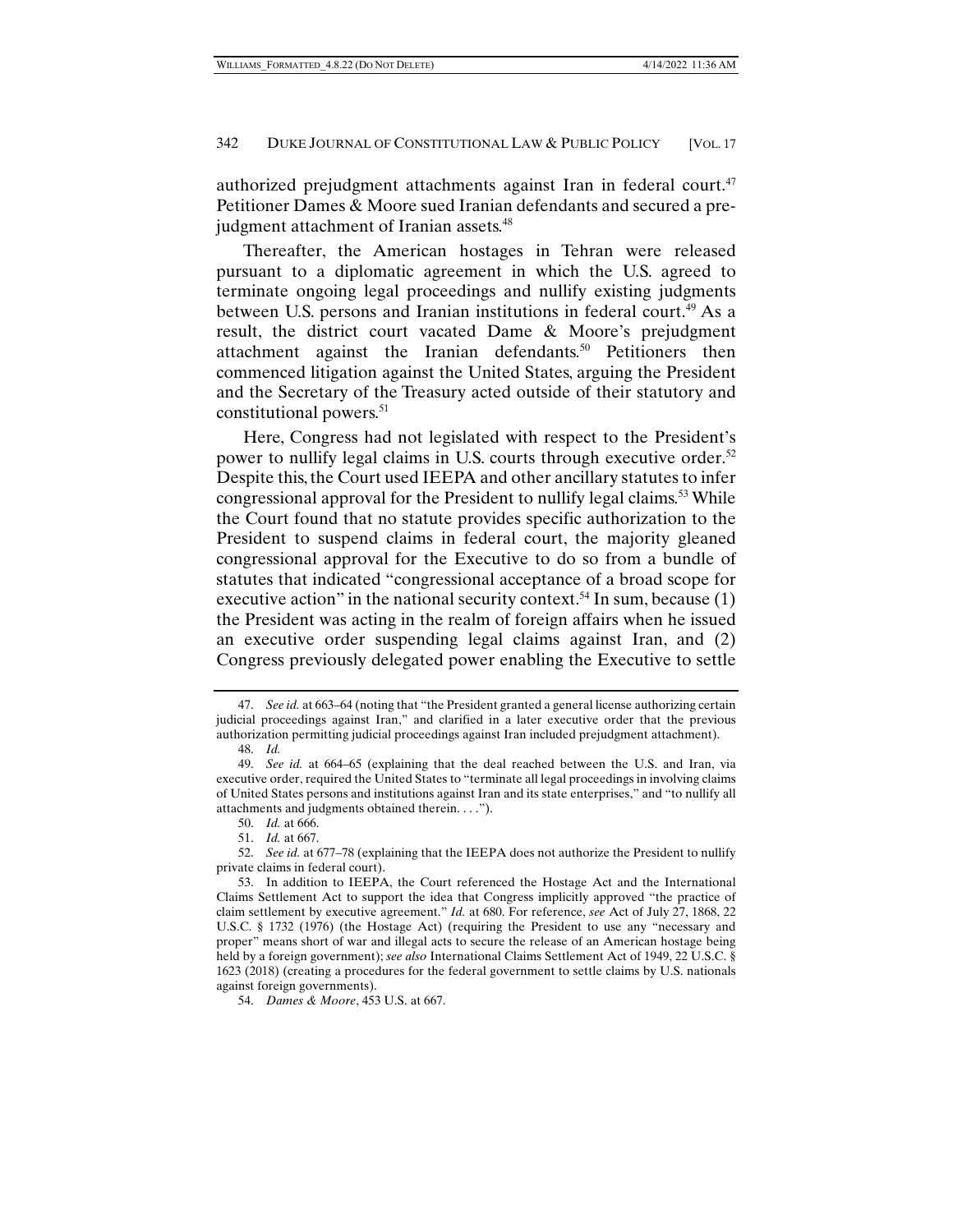certain legal claims on behalf of U.S. citizens, the Court inferred congressional approval in this instance.<sup>55</sup>

This tendency embodies one modern judicial approach to the President's national security power. In stark contrast to *Youngstown*, when assessing the constitutionality of an executive action in the national security space, the modern Court will examine *any* relevant statutory delegations of power that *may* indicate congressional acceptance of the executive action in question. Even without congressional delegation to the President to pursue a specific action, the Court is willing to examine all relevant statutory authorizations from Congress to determine if there are indicia of congressional acceptance in the circumstances similar to those presented in the case.<sup>56</sup> Rather than seeking affirmative approval, when there is "no contrary indication of legislative intent,"57 the Court will likely find the President acted pursuant to the implied authorization of Congress.

Again, the Court revealed its extreme deference to the Executive acting in the realm of foreign affairs and national security in *Japan Whaling Association v. American Cetacean Society*. 58 There, the Court considered statutory language surrounding the United States' obligations under the International Convention for the Regulation of Whaling ("IWC").<sup>59</sup> Pursuant to its IWC obligations, Congress passed a series of statues directing the Secretary of Commerce to certify when foreign nations failed to comply with internationally established whaling quotas.<sup>60</sup> After the President refused to impose sanctions five consecutive times following a certification from the Secretary of

 <sup>55.</sup> *See id.* at 680 ("Crucial to our decision today is the conclusion that Congress has implicitly approved the practice of claim settlement by executive agreement.") (citing the International Claims Settlement Act of 1949, 22 U.S.C. § 1623 (2018)).

 <sup>56.</sup> *See id*. at 667 (treating congressional silence as implicit approval and noting, "We think both statutes [IEEPA and the Hostage Act] highly relevant in the looser sense of indicating congressional acceptance of a broad scope for executive action in circumstances such as those presented in this case."). *But see* Medellín v. Texas, 552 U.S. 491, 526–27 (2008) (reading congressional silence on the issue of whether the President has authority to implement an International Court of Justice (ICJ) judgment as signaling congressional disapproval and failing to search the U.S. Code for other indicia of Congressional approval).

 <sup>57.</sup> *Dames & Moore*, 453 U.S. at 678–79; *but see Medellín* 552 U.S. at 527 (finding that, under the *Dames & Moore* standard articulated above, that congressional silence indicated congressional disapproval without any direct evidence of congressional disapproval).

 <sup>58. 478</sup> U.S. 22 (1986).

 <sup>59.</sup> *See id.* at 225–26, 232–33 (considering a statute directing the Secretary of Commerce to certify to the President if "nationals of a foreign country, directly or indirectly, are conducting fishing operations in a manner or under circumstances which diminish the effectiveness of an international fishery conservation program . . . .").

 <sup>60.</sup> *Id*.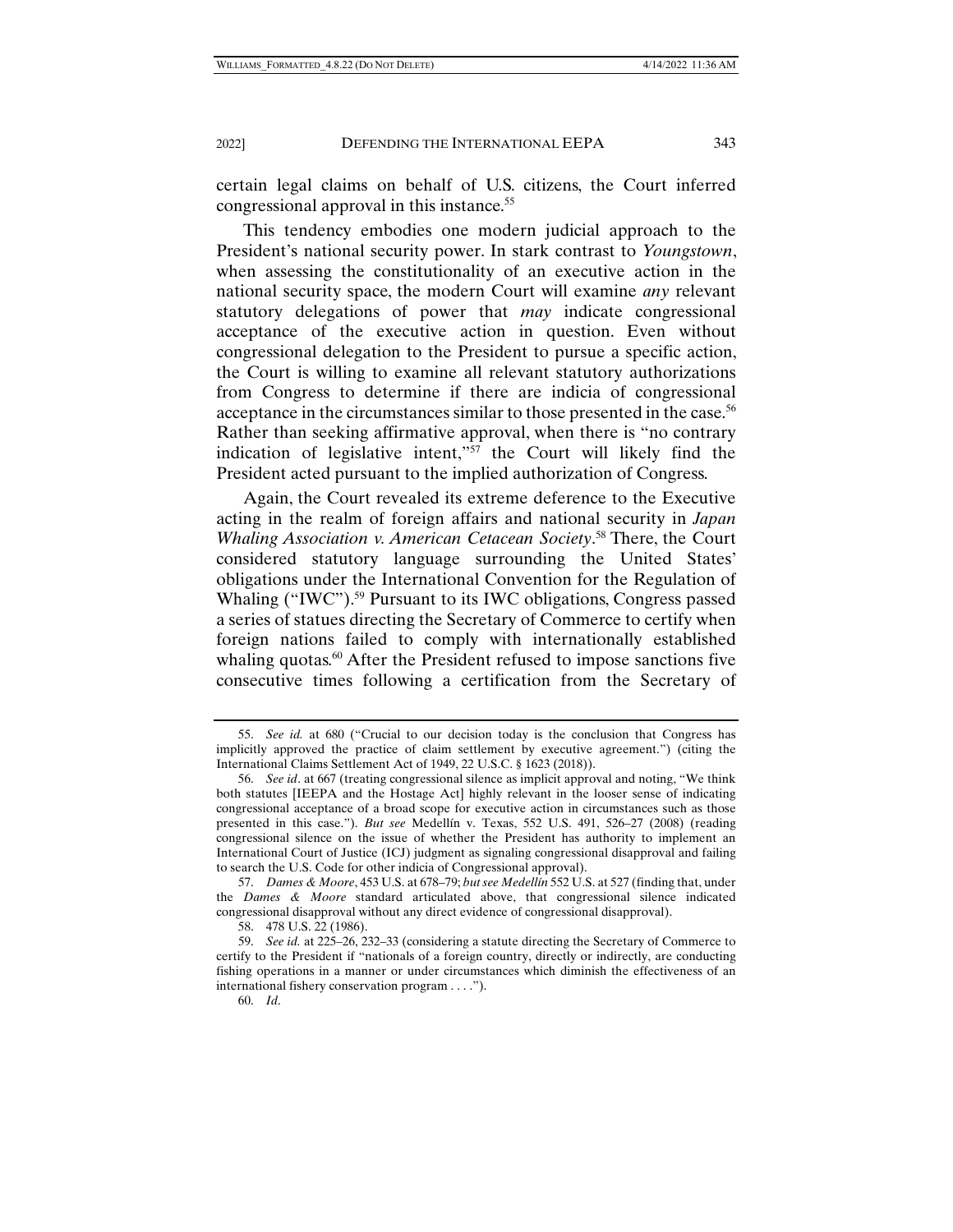Commerce, Congress passed legislation *requiring* the President to impose sanctions in response to the Secretary of Commerce's certification.<sup>61</sup>

Despite Congress' mandate, the Executive Branch preferred to resolve whaling disputes with Japan through diplomacy rather than sanctions and reached a diplomatic agreement whereby the United States agreed to classify Japan as a compliant nation under the relevant statute.<sup>62</sup> In an effort to validate the Reagan Administration's diplomatic solution, the *Japan Whaling* Court ignored the plain language of the statute and held the statutory language does not require the Secretary "to certify a nation that fails to conform to the IWC whaling Schedule."63 In this way, *Japan Whaling* reflects the Court's preference to defer to the President when legal questions concern foreign affairs.64

# II. IEEPA, FINANCIAL WARFARE, & PRESIDENTIAL POWER

Thus far, this Note has framed the legal landscape with respect to the Executive's national security power and emphasized the role of congressional delegation and judicial deference in strengthening executive power. Before turning to an analysis of the *Xiaomi* decision, this Section will consider one congressional delegation of power that has served as the Executive's primary tool for declaring national emergencies – the International Emergency Economic Powers Act

 <sup>61.</sup> *See id*. at 226–27 (explaining that Congress initially allowed the President discretion to impose sanctions on nations violating IWC obligations but, after the President refused to impose sanctions five consecutive times following a certification from the Secretary of Commerce, Congress "mandate[ed] the imposition of economic sanctions against offending nations" following certification from the Secretary of Commerce.).

 <sup>62.</sup> *Id.* at 227–28.

 <sup>63.</sup> *Id*. at 226–27, 233 (quoting the statutory language directing the Secretary of Commerce to monitor, investigate, and certify when a foreign country is conducting fishing operations that "diminish the effectiveness of an international fishery conservation program," but holding that "the statutory language itself contains no direction to the Secretary, automatically and regardless of the circumstances, to certify a nation that fails to conform to the IWC whaling Schedule."); *see also* David M. Driesen, *The Congressional Role in International Environmental Law and Its Implications for Statutory Interpretation*, 19 B.C. ENV'T. AFF. L. REV. 287, 310 (1991) (explaining that the Court "ignored clear legislative history showing that Congress intended the mandatory imposition of sanctions for violations of international whaling quotas. . . .").

 <sup>64.</sup> *See* Driesen & Banks, *supra* note 17, at 1329 ("By basically ignoring the statutory language and its history, it validated a diplomatic solution preferred by the Reagan administration."); *see also* Driesen, *supra* note 63, at 310 ("All commentators have agreed that neither legislative history nor the words of the statute justified the extraordinary in this case."); *but see* Hamdan v. Rumsfeld, 542 U.S. 507, 517 (2004) (citing Youngstown Sheet & Tube Co. v. Sawyer, 343 U.S. 579, 602 (1952)) (holding President's creation of military commissions was contrary to several statutes and the Geneva Conventions)).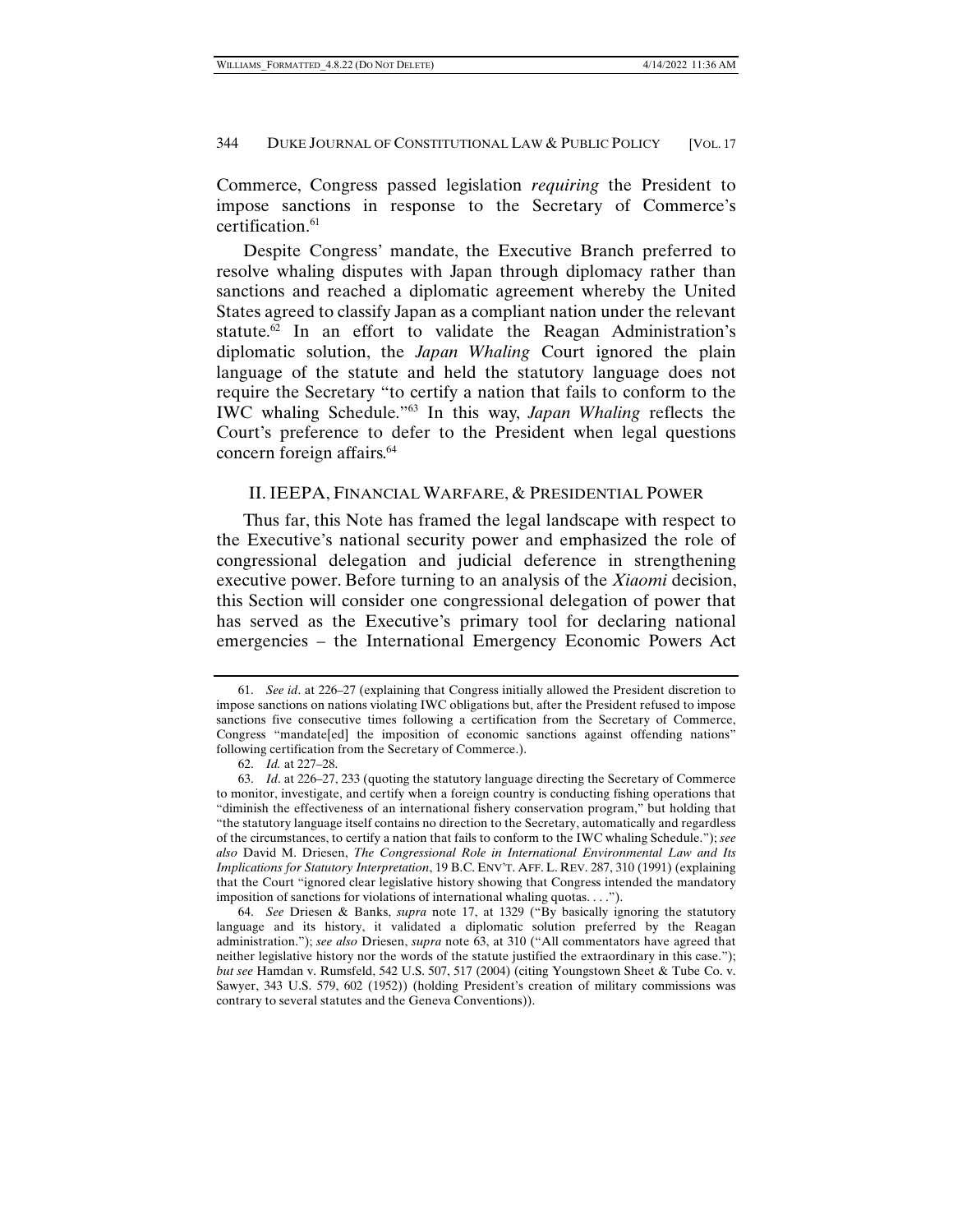("IEEPA"). In providing an overview of IEEPA and the growing importance of financial warfare, this Section will consider the benefits of broad executive power in the national security realm.

# *A. The International Emergency Economic Powers Act*

IEEPA empowers the President to regulate commerce—including the power to prohibit, nullify, or block transactions<sup>65</sup>—in response to "any unusual and extraordinary threat, which has its source in whole or substantial part outside the United States, to the national security, foreign policy, or economy of the United States."66 While the statutory text requires a threat to the national security or foreign policy of the United States, IEEPA's utility is trans-substantive and has been used to address a variety of crises such as hostile foreign governments, terrorism, weapons of mass destruction, and transnational white-collar crime.<sup>67</sup>

While some contemporary scholars argue IEEPA provides the Executive Branch with too much unilateral authority, Congress passed IEEPA in 1977 to *limit* the President's overly expansive emergency economic powers embodied in the Trading with the Enemy Act ("TWEA").68 TWEA provided the President with an "extraordinary degree of control over international trade" during both peacetime and wartime.<sup>69</sup> To rein in executive power, Congress amended TWEA to limit is applicability to wartime only,<sup>70</sup> and enacted IEEPA to delegate to the President "a new set of authorities for use in time of national emergency which are both more limited in scope . . . and subject to procedural limitations."71 As part of its efforts to limit executive power, Congress designed IEEPA to work in tandem with the National Emergency Act ("NEA")— creating robust procedural restraints on the Executive's powers under IEEPA.72

 <sup>65. 50</sup> U.S.C. § 1702(a)(1)(B).

 <sup>66. § 1701.</sup> 

 <sup>67.</sup> *Brennan Center Report*, *supra* note 2, at 3.

 <sup>68.</sup> Trading With the Enemy Act, Pub. L. No. 65-91, 40 Stat. 411 (1917) (codified as amended at 50 U.S.C. §§ 4301–4341).

 <sup>69.</sup> *Congressional Research Report on IEEPA*, *supra* note 4, at 3.

 <sup>70.</sup> *See* Amendments to the Trading with the Enemy Act, Pub. L. No. 95-223, tit. I, 91 Stat. 1625, 1625 (1977) ("Section 5(b)(1) of the Trading With the Enemy Act is amended by striking out 'or during any other period of national emergency declared by the President' in the text preceding subparagraph (A).").

 <sup>71.</sup> *Congressional Research Report on IEEPA*, *supra* note 4, at 9.

 <sup>72. 50</sup> U.S.C. §§ 1701–1702 (listing the procedural restraints of the President's IEEPA powers); *see also* H.R. Rep. No. 95-459 (1977) (explaining that presidential authority under IEEPA is "subject to various procedural limitations, including those of the National Emergencies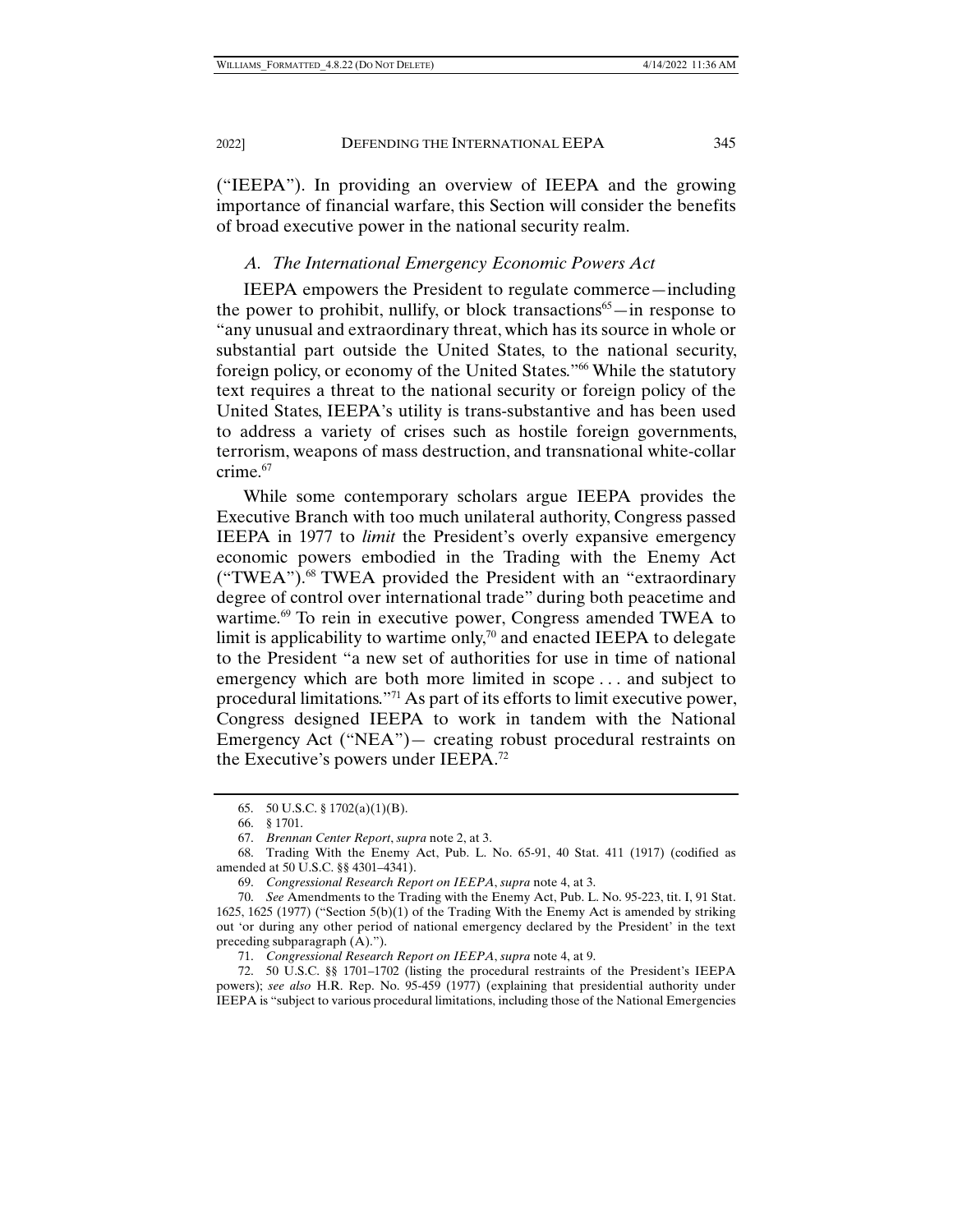Procedural restraints on the President's power to use IEEPA flow from cross-cutting statutes and the statutory language of IEEPA itself. First, presidents may exercise power granted to them by IEEPA only when the President declares a national emergency under the procedures set forth in the NEA.73 When declaring a national emergency under IEEPA, the NEA requires the President to transmit a proclamation declaring an emergency to both the public and Congress by publishing the declaration in the Federal Register.<sup>74</sup> The NEA also requires the President to renew the predicate national emergency required to exercise power under IEEPA through a notice of renewal in the Federal Register.75 If the Executive Branch does not issue a notice of renewal, the predicate national security emergency will automatically end after one year.76 Further explored in Part III, the procedural requirements of the Administrative Procedure Act (APA) constrain executive action under IEEPA.77

In addition to the exogenous procedural requirements of crosscutting statutes, IEEPA creates additional formal constraints on the President's power. First, the President must confer with Congress "in every possible instance" before acting pursuant to IEEPA.78 Second, after declaring a national emergency under IEEPA, the President must provide a report to Congress specifying the circumstances that pose an unusual and extraordinary threat to U.S. national security or foreign policy, and must include any foreign nations the Executive intends to act against.79 Third, the President must submit "follow-up reports" to Congress every six months detailing actions taken under IEEPA.<sup>80</sup>

The Executive must comply with the procedural requirements

Act"); *see also Congressional Research Report on National Emergency Powers*, *supra* note 15, at 8 (noting the NEA arose from a Congressional recommendation from the Church Committee for "legislation establishing a procedure for the presidential declaration and congressional regulation of a national emergency.").

 <sup>73.</sup> *See Congressional Research Report on IEEPA*, *supra* note 4, at 10 ("Presidents may invoke IEEPA under the procedures set forth in the NEA.").

 <sup>74. 50</sup> U.S.C. § 1621.

 <sup>75. 50</sup> U.S.C. § 1622.

 <sup>76.</sup> *Id.* 

 <sup>77.</sup> *See* discussion *infra* Part III. For a preview of the intersection of executive national security powers, IEEPA, and the APA, see generally Elena Chachko, *Administrative National Security*, 108 GEO. L. REV. 1063, 1137 (noting that the APA provides "structural and functional constraints on the President's control" in the national security realm "despite the President's elevated role in foreign and security policy.").

 <sup>78. 50</sup> U.S.C. § 1703(a).

 <sup>79.</sup> Ibid. § 1703(b).

 <sup>80.</sup> Ibid. § 1703(c).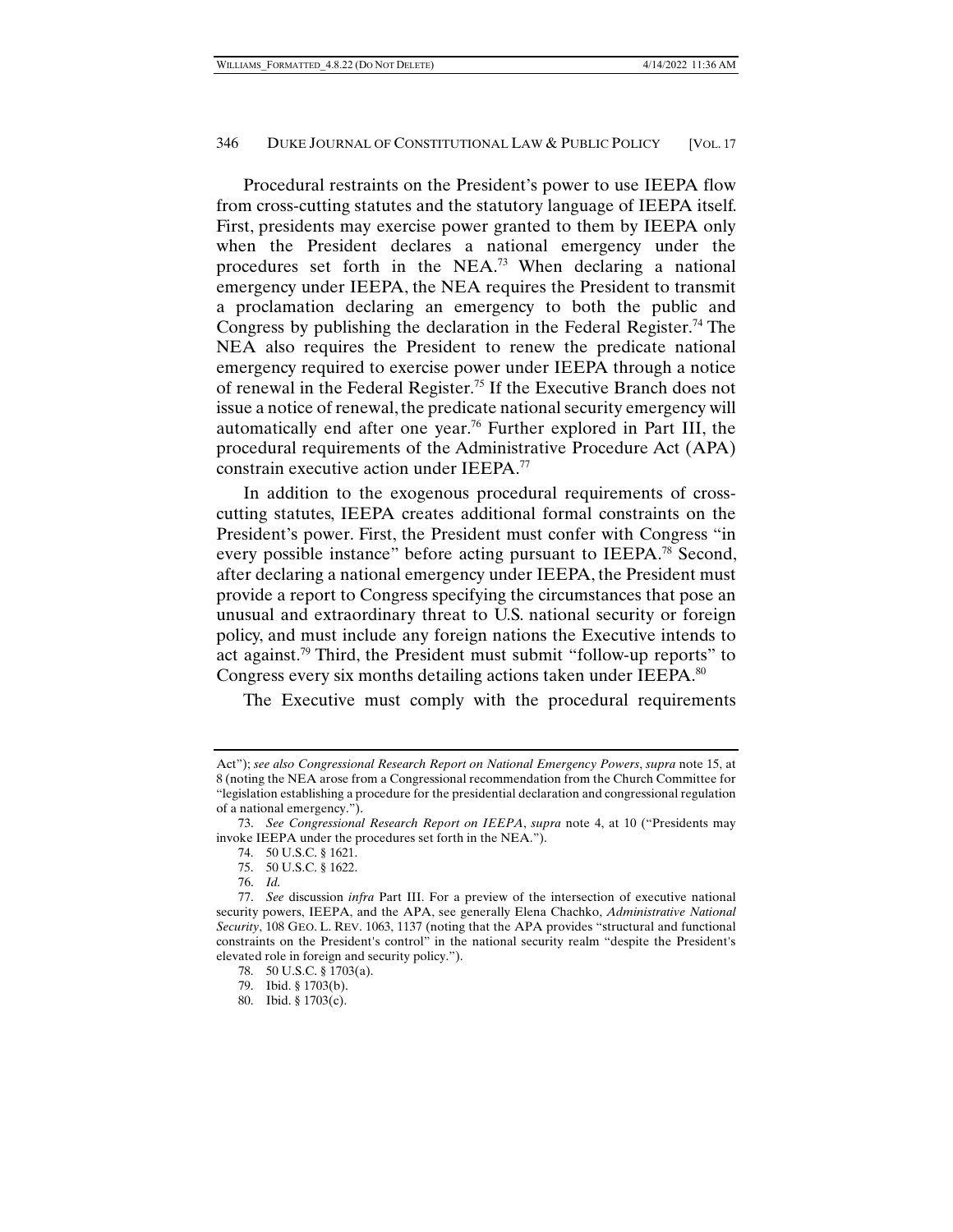outlined above to exercise authority under IEEPA. But, if the formal requirements are met, the Executive has broad authority to target individuals, sovereign nations, and situations not involving a specific target or state, such as the proliferation of nuclear weapons.81 Indeed, echoing the legal principals in *Dames & Moore v. Regan*,<sup>82</sup> the First Circuit aptly described IEEPA as "codif[ying] Congress's intent to confer broad and flexible power upon the President to impose and enforce economic sanctions against nations that the President deems a threat to U.S. national security interests."83 While IEEPA's language requires an "unusual and extraordinary threat" to the U.S. economy or U.S. national security interests, the Executive Branch uses IEEPA as a routine foreign policy tool, with "an average of 1.5 IEEPA emergencies declared each year."84 Given that Congress has the authority to terminate the predicate national emergency that provides the Executive with authority to act under IEEPA, Congress' refusal to do so suggests that the legislature approves of the systematic use of IEEPA by the Executive Branch as a broad foreign policy tool.<sup>85</sup>

# *B. National Security and Financial Warfare*

While some express concerns about the Executive's broad power under IEEPA,<sup>86</sup> the statute has been a fixture in the United States' post-9/11 national security strategy.87 As global power struggles

<sup>81.</sup> Ibid. §  $1703(a)(1)(B)$  (showing that IEEPA allows the President, acting through the Office of Foreign Asset Control (OFAC), to sanction and block the real property of natural and legal persons); *see also* Chachko, *supra* note 77, at 1094 (citing Exec. Order No. 12,938, 59 Fed. Reg. 58,099 (Nov. 14, 1994) (titled "Proliferation of Weapons of Mass Destruction") (noting that the Executive Branch has used IEEPA to target states such as Iran as well as "situations" such like the proliferation of nuclear weapons)).

 <sup>82. 453</sup> U.S. 654, 674 (1981) (providing broad deference to the executive branch based on the Congress' statutory delegation of power through IEEPA).

 <sup>83.</sup> United States v. McKeeve, 131 F.3d 1, 10 (1st Cir. 1997) (citing United States v. Arch Trading Co., 987 F.2d 1087, 1093–94 (4th Cir. 1993)).

 <sup>84.</sup> *Brennan Center Report*, *supra* note 2, at 3; *see also Congressional Research Report on IEEPA*, *supra* note 4, at 18 ("Each year since 1990, Presidents have issued roughly 4.5 executive orders citing IEEPA and declared 1.5 new national emergencies citing IEEPA.").

 <sup>85. 50</sup> U.S.C. § 1622 (2018) (noting that a national emergency may be terminated by a privileged joint resolution of Congress); *see also* Elizabeth Goitein & Andrew Boyle, *Limiting This Governmental Emergency Power Could Curb Presidential Overreach*, FORTUNE (Mar. 4, 2020), https://fortune.com/2020/03/04/national-emergency-foreign-sanctions-ieepa/ ("To date, Congress has never attempted to terminate an IEEPA emergency."); *see also Brennan Center Report*, *supra* note 2, at 19 (noting that "Congress has largely approved of presidents' uses of IEEPA to date.").

 <sup>86.</sup> *Brennan Center Report*, *supra* note 2, at 3 (noting that IEEPA delegates "potent powers with so few limits on discretion or institutional checks," and arguing for reforms that would limit IEEPA's potential for abuse).

<sup>87</sup>*. See* Chachko, *supra* note 77, at 1095 ("Use of individualized economic sanctions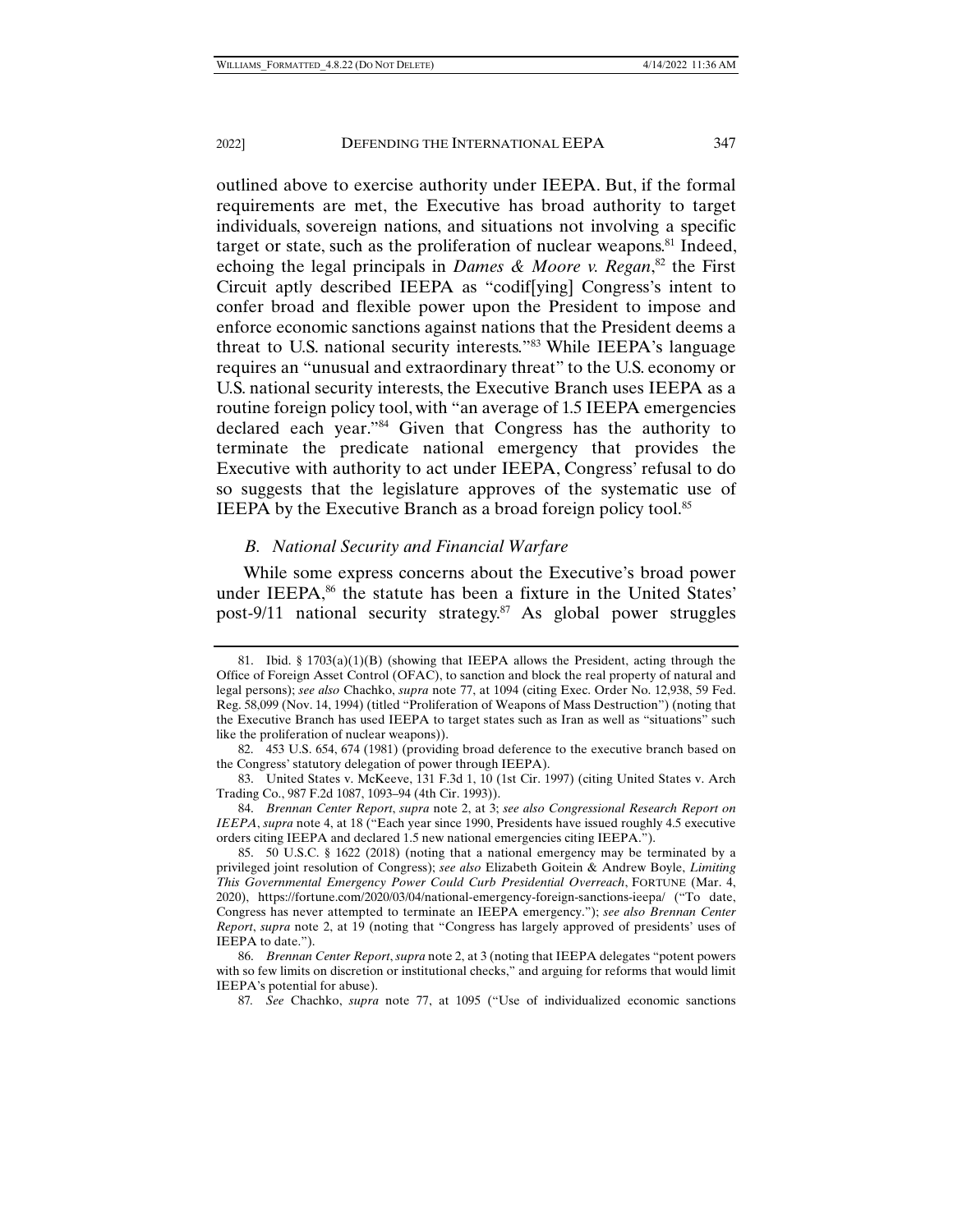increasingly play out in financial markets, as opposed to battle fields, the United States has expanded its national security infrastructure to include economic and financial warfare.<sup>88</sup> Indeed, the modernization of international financial markets and the growth of illicit finance has made financial warfare a central tenant of the United States' national security strategy.<sup>89</sup> Apart from classic sanctions or embargos, the United States is leveraging global capital markets, banking, and financial systems to attack enemies abroad—and it is relying on IEEPA to do so.<sup>90</sup>

The previous four presidential administrations have relied on IEEPA to apply financial pressure as part of the United States' foreign policy campaign against key adversaries such as Iran, Syria, North Korea, and Russia.<sup>91</sup> As early as 2006, President George W. Bush froze assets of persons connected to the assassination of former Lebanese Prime Minister Rafiq Hariri.<sup>92</sup> Thereafter, President Barack Obama issued a series of executive orders prohibiting investment, freezing assets, and blocking transactions as part of the United States' efforts during the Syrian civil war against Iran and the Assad regime.<sup>93</sup> In an even more recent example, the United States blocked transactions with and froze the assets of prominent Russian and Ukrainian individuals involved in Russia's annexation of Crimea, and imposed similar

accelerated following 9/11.").

 <sup>88.</sup> *See* Zarate, *supra* note 9, at 428 (explaining that "freezing bank accounts and seizing cash at borders was a more palatable way of fighting terrorism than sending troops to warzones); *see also* Bracken, *supra* note 9, at 689 (noting that "Financial warfare, as distinct from classic economic warfare, is an expanding arena of conflict.").

 <sup>89.</sup> *See* Zarate, *supra* note 9, at ix (noting that the United States has "financially squeezed and isolated America's principal enemies of this period—Al Qaeda, North Korea, Iran, Iraq, and Syria.").

 <sup>90.</sup> *See* Chachko, *supra* note 77, at 1095 ("Since the early 2000s, there has been a steady increase in the application of individual sanctions pursuant to the IEEPA and other authorities in a host of policy areas.").

 <sup>91.</sup> *Id.* at 1095–98 (describing various executive orders using individual sanctions to effectuate U.S. foreign policy goals).

 <sup>92.</sup> *See* Exec. Order No. 13,399, 71 Fed. Reg. 25,059 (Apr. 25, 2006) (entitled "Blocking Property of Additional Persons in Connection [w]ith the National Emergency [w]ith Respect to Syria").

 <sup>93.</sup> *See* Exec. Order No. 13,606, 77 Fed. Reg. 24,571 (Apr. 22, 2012) (entitled "Blocking the Property and Suspending Entry into the United States of Certain Persons [w]ith Respect to Grave Human Rights Abuses by the Governments of Iran and Syria [v]ia Information Technology"); Exec. Order No. 13,582, 76 Fed. Reg. 52,209 (Aug. 18, 2011) (entitled "Blocking Property of the Government of Syria and Prohibiting Certain Transactions [w]ith Respect to Syria"); Exec. Order No. 13,573, 76 Fed. Reg. 29,143 (May 18, 2011) (entitled "Blocking Property of Senior Officials of the Government of Syria"); Exec. Order No. 13,572, 76 Fed. Reg. 24,787 (Apr. 29, 2011) (entitled "Blocking Property of Certain Persons [w]ith Respect to Human Rights Abuses in Syria").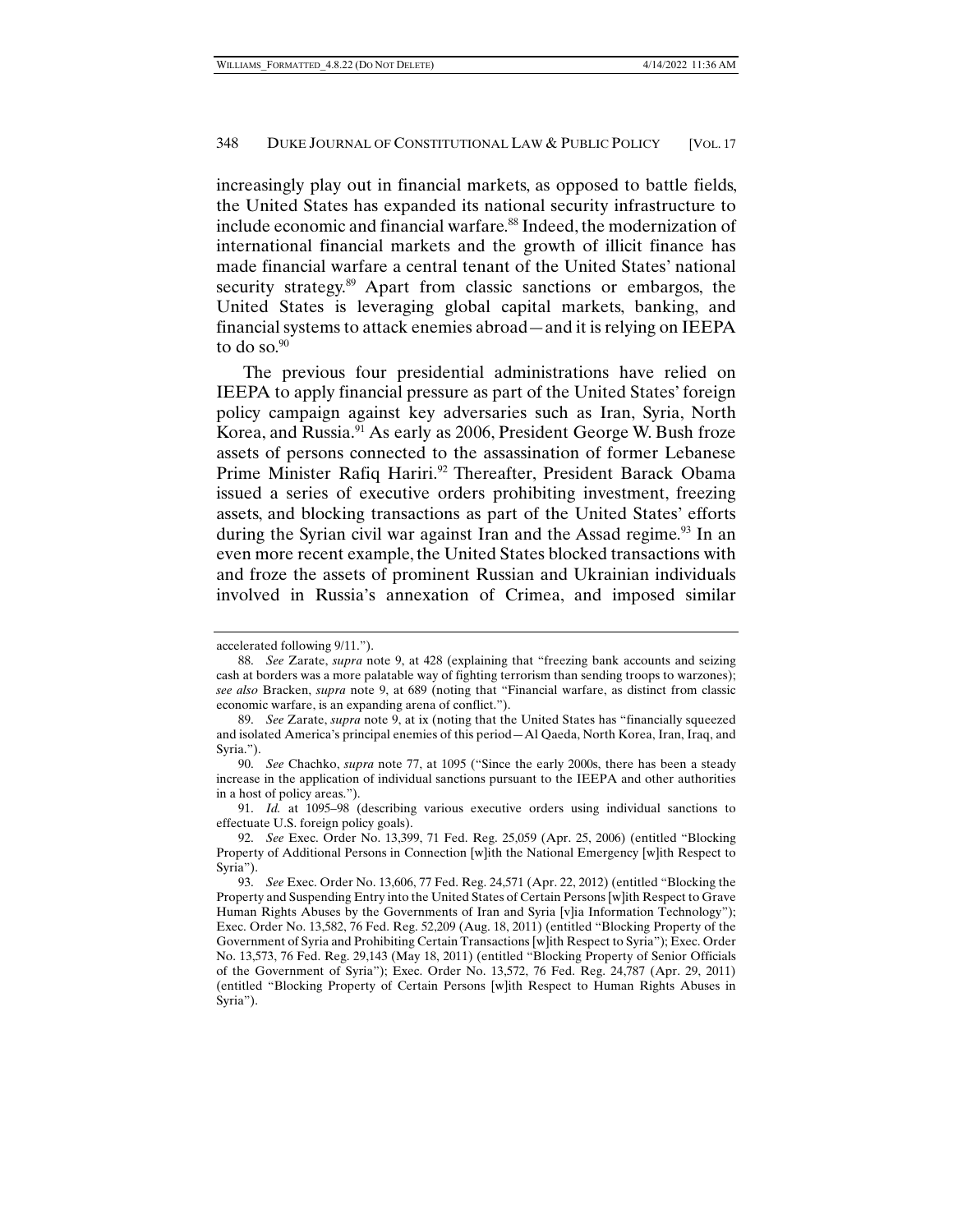individual sanctions on persons involved in the Russian effort to undermine the 2016 Presidential election.<sup>94</sup>

Finally, Congress passed the Global Magnitsky Act in 2016 to address both global corruption and human rights abuses through the application of financial pressure.95 Congress again invoked IEEPA and predicated the Executive's authority to designate individuals under the Magnitsky Act on IEEPA—enabling the President to use his power under IEEPA against foreign persons who commit "gross violations of internationally recognized human rights," or engage in "significant corruption."96 Foreign persons currently designated under the Magnitsky Act include Saudi Arabian officials who allegedly played a role in the extrajudicial killing of journalist Jamal Khashoggi, six current Chinese government officials accused of human rights abuses in Xinjiang providence, and government officials from several nations in Africa accused of human rights abuses.<sup>97</sup>

Despite the ubiquity of IEEPA in United States foreign policy, the Executive Branch's use of IEEPA presents a dilemma. On one hand, IEEPA represents an incredibly effective foreign policy tool that serves the United States' national security interests. Indeed, according to former Deputy National Security Advisor Juan Zarate, the United States' financial warfare campaign has ostracized America's enemies and is "unprecedented in its reach and effectiveness."98 On the other hand, critics argue IEEPA lacks appropriate procedural safeguards given the Court's general deference to the Executive acting pursuant to national security and the institutional gridlock in Congress.<sup>99</sup> The remaining sections of this paper attempt to reconcile the need for accountability with the equally pressing need to provide the Executive Branch with foreign policy tools that enable the President to quickly and flexibly leverage global capital markets for the benefit of the

 <sup>94.</sup> *See* Exec. Order No. 13,685, 79 Fed. Reg. 77,357 (Dec. 19, 2014) (entitled "Blocking Property of Certain Persons and Prohibiting Certain Transactions [w]ith Respect to the Crimea Region of Ukraine"); Exec. Order No. 13,757, 82 Fed. Reg. 1 (Dec. 28, 2016) (entitled "Taking Additional Steps to Address the National Emergency [w]ith Respect to Significant Malicious Cyber-Enabled Activities").

 <sup>95.</sup> Global Magnitsky Human Rights Accountability Act, Pub. L. No. 114-328 (2016).

 <sup>96.</sup> MICHAEL A. WEBER & EDWARD J. COLLINS-CHASE, CONG. RSCH. SERV., IF10576, THE GLOBAL MAGNITSKY HUMAN RIGHTS ACCOUNTABILITY ACT 1 (2020).

 <sup>97.</sup> *Id*. at 2.

 <sup>98.</sup> Zarate, *supra* note 9, at ix.

 <sup>99.</sup> *See* Koh, *supra* note 14, at 1297–98 (arguing that, in the national security arena, Congress has "consistently failed to check or restrain" the Executive "because of legislative myopia, inadequate drafting, ineffective legislative tools, and an institutional absence of political will.").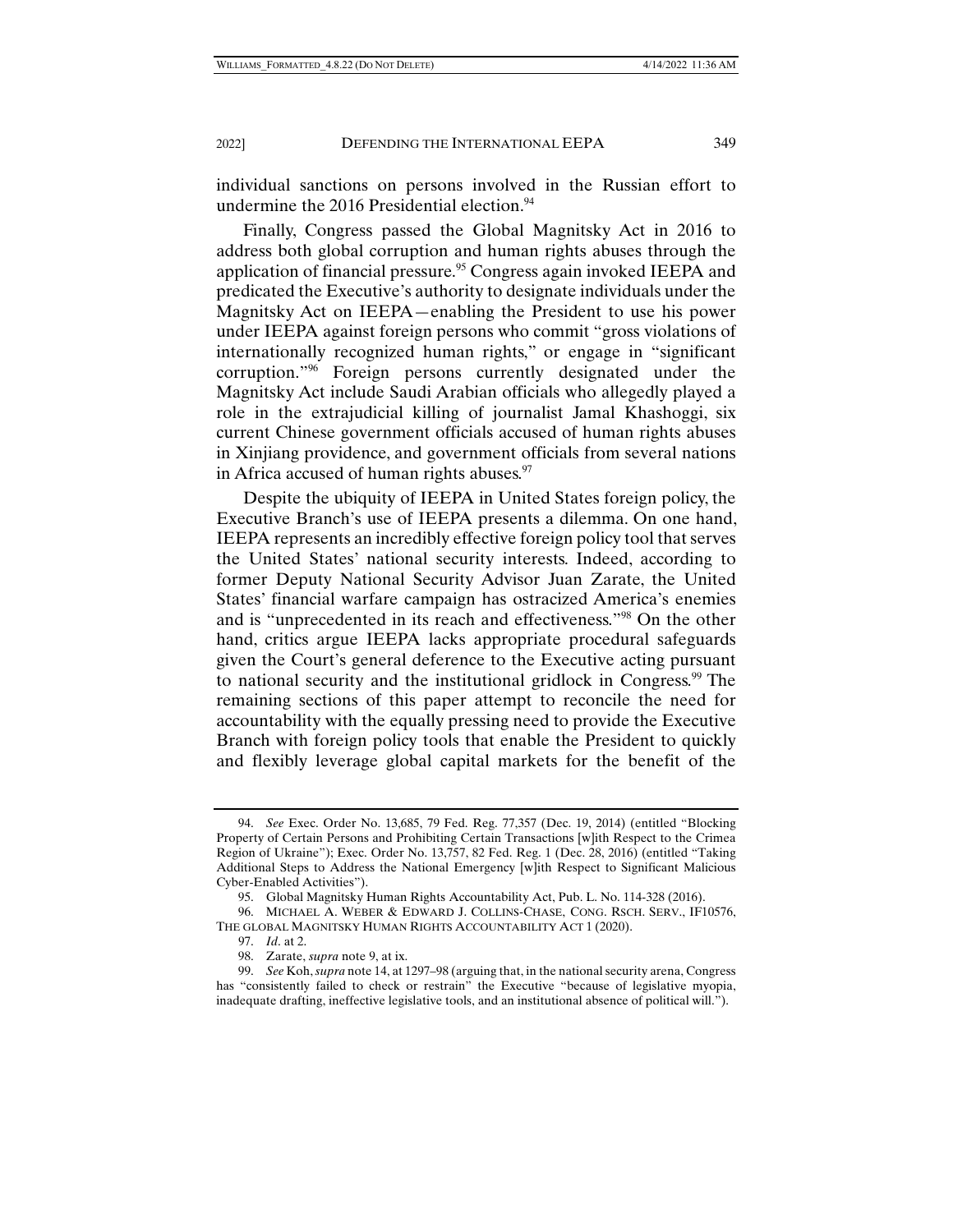United States' national security interests.

## III. THE *XIAOMI* CASE & JUDICIAL REVIEW UNDER IEEPA

The *Xiaomi* case highlights the Executive's vast power under IEEPA, as well as the effectiveness of IEEPA's procedural constrains on executive power. This Section will use the *Xiaomi* case to argue that, when paired with discerning judicial review, IEEPA as it is currently written strikes a realistic balance between the need for adequate Executive oversight and the necessity that the U.S. have effective foreign policy tools.100

## *A. Legal and Factual Background*

On November 17, 2020, then-President Donald Trump issued Executive Order 13959, entitled "Addressing the Threat from Securities Investments That Finance Communist Chinese Military Companies."101 The Executive Order declared a national emergency with respect to the "unusual and extraordinary threat" posed by China's national strategy of "[m]ilitary-[c]ivil fusion," by which the Chinese government compels its civilian companies to support its military and intelligence activities.<sup>102</sup> The Order argued that these same civilian companies "raise capital by selling securities to United States investors" and thus concluded that the United States is inadvertently financing "the development and modernization of [the PRC's] military."103 EO 13959 was designed to protect the United States' national security interests by prohibiting U.S. investment in select Chinese companies involved in the development of "weapons of mass destruction, advanced conventional weapons, and malicious cyberenabled actions against the United States and its people."104

The Trump Administration resurrected an obscure section from the National Defense Authorization Act for Fiscal Year 1999 to sanction Chinese companies.105 The relevant section—Section 1237 of NDAA

 <sup>100.</sup> *See* Xiaomi Corp., v. Dep't of Def., No. 21-280 (RC), 2021 WL 950144, at \*5 (D.D.C. Mar. 12, 2021).

 <sup>101.</sup> *See* Exec. Order. No. 13,959, 85 Fed. Reg. 73,185 (Nov. 17, 2020) (entitled "Addressing the Threat from Securities Investments That Finance Communist Chinese Military Companies") [hereinafter *Executive Order Regarding CCMCs*].

 <sup>102.</sup> *Id.* ("Through the national strategy of Military-Civil Fusion, the PRC increases the size of the country's military-industrial complex by compelling civilian Chinese companies to support its military and intelligence activities.").

 <sup>103.</sup> *Id.* 104. *Id.* 

 <sup>105.</sup> *See Xiaomi Corp.*, 2021 WL 950144, at \*1 ("This suit concerns Xiaomi's designation as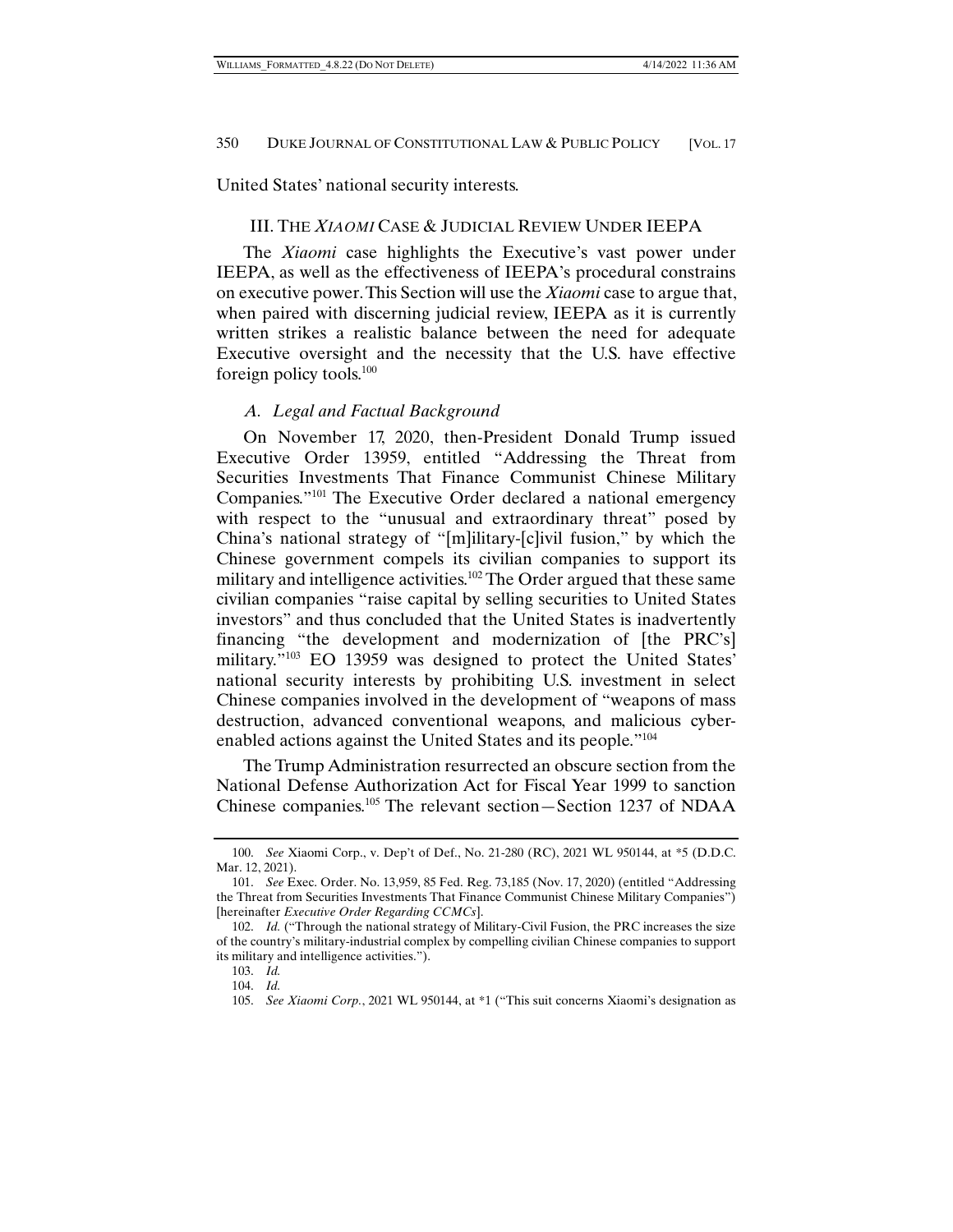1999—instructs the Secretary of Defense to publish a list of Communist Chinese military companies ("CCMCs") that "operate directly or indirectly in the United States or any of its territories and possessions."106 CCMCs are defined as any company "owned or controlled by, or affiliated with, the People's Liberation Army or a ministry of the government of the People's Republic of China or that is owned or controlled by an entity affiliated with the defense industrial base of the People's Republic of China."107 Once a company is designated a CCMC by the Department of Defense ("DoD") under Section 1237, the President may exercise his powers under IEEPA and declare a national emergency with respect to the threat posed by CCMCs.108 Thus, the President may sanction listed CCMCs, prohibit United States persons from investing in CCMCs, and require divestment from CCMCs.109

Section 1237 laid dormant for more than twenty years before the DoD issued a list of CCMCs.<sup>110</sup> The spontaneous revival of Section 1237 occurred after several legislators sent a letter to then-Defense Secretary Mark Esper in 2019 calling on Esper to release a CCMC list in compliance with Section  $1237<sup>111</sup>$  In response to legislative prodding, the DoD issued an initial list of twenty designated CCMCs in June 2020, predominately composed of technology and aviation companies, but also notably including Chinese telecommunications giant Huawei.112 On January 14, 2021, the DoD released the most recent iteration of designated CCMCs, which included Xiaomi.<sup>113</sup>

Acting pursuant to IEEPA, President Trump issued EO 13959 and prohibited "any transaction in publicly traded securities, or any securities that are derivative of, or are designed to provide investment exposure to such securities" involving identified CCMCs.<sup>114</sup> Xiaomi, a multinational consumer electronics company headquartered in China,

a CCMC under Section 1237 of the National Defense Authorization Act for Fiscal Year 1999."). 106. *Id*.

 <sup>107.</sup> *Id*.

 <sup>108.</sup> *Id*. at \*2.

 <sup>109.</sup> *See Executive Order Regarding CCMCs*, *supra* note 101 (prohibiting "any transaction in publicly traded securities, or any securities that are derivative of, or are designed to provide investment exposure to such securities, of any Communist Chinese military company . . . .").

 <sup>110.</sup> *Xiaomi Corp.,* 2021 WL 950144, at \*3.

 <sup>111.</sup> Jordan Brunner, *Communist Chinese Military Companies and Section 1237: A Primer*, LAWFARE BLOG (Mar. 22, 2021, 8:01 AM) https://www.lawfareblog.com/communist-chinesemilitary-companies-and-section-1237-primer.

 <sup>112.</sup> *Id*.

 <sup>113.</sup> *Xiaomi Corp.*, 2021 WL 950144, at \*2.

 <sup>114.</sup> *See Executive Order Regarding CCMCs*, *supra* note 101.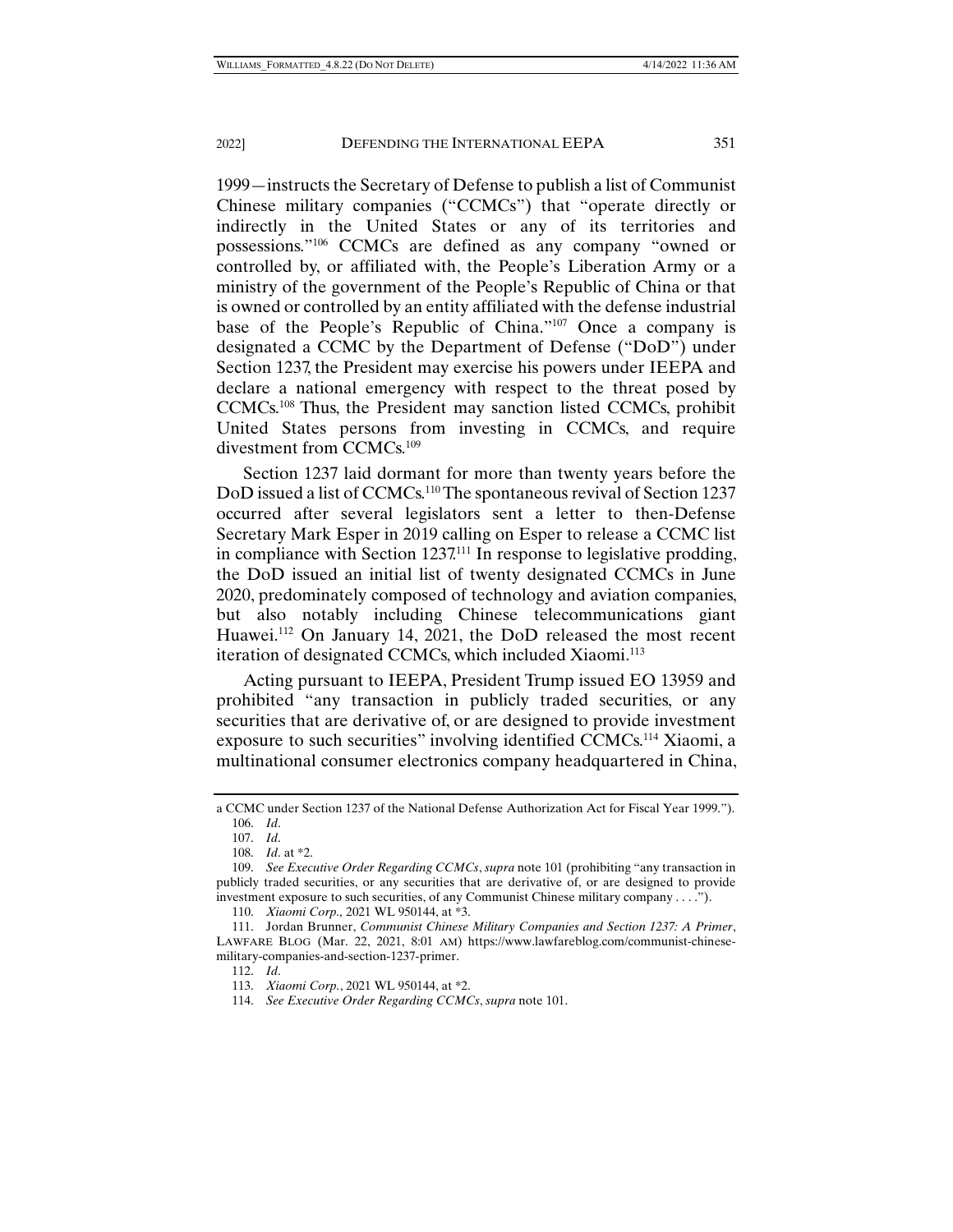was just one of several Chinese companies impacted by EO 13959.<sup>115</sup> In response to its designation as a CCMC, Xiaomi filed suit in the D.C. District Court in January 2021.116

# *B. The D.C. District Court Opinion*

Xiaomi challenged its designation as a CCMC under the Administrative Procedure Act's arbitrary and capricious standard.117 In granting Xiaomi's motion for a preliminary injunction, the court held that the Department of Defense's explanation for Xiaomi's designation as a CCMC was "inadequate" and that Xiaomi's designation lacked the required "substantial evidence" necessary to fulfill the APA's arbitrary and capricious standard.<sup>118</sup>

As a threshold matter, while the President issues sanctions under IEEPA, the Treasury Department is the executive branch agency responsible for implementing sanctions under IEEPA.119 The APA applies to all executive branch and independent agencies and prescribes procedures for agency actions.120 Thus, courts review sanctions promulgated by the Treasury Department pursuant to IEEPA under the judicial review provisions of the APA.121 This is true even for foreign national defendants such as *Xiaomi*. While not automatically entitled to the full suite of due process rights provided by the Constitution, foreign nationals retain the right to procedural review under the APA.122

 120. TODD GARVEY, A BRIEF OVERVIEW OF RULEMAKING AND JUDICIAL REVIEW, R41546, CONG. RSCH. SERV., 1 (2017) (explaining the APA applies to all executive branch and independent agencies and proscribes the rules agencies must follow when making agency rulemakings as well as the standards for judicial review of final agency actions).

 <sup>115.</sup> *See Xiaomi Corp.*, 2021 WL 950144, at \*3 ("On January 14, 2021, the Department of Defense submitted to Congress, pursuant to Section 1237, a list of designated CCMC companies that included Xiaomi.").

 <sup>116.</sup> *Id.*

 <sup>117.</sup> *Id.* at \*4.

 <sup>118.</sup> *Id*. at \*4, \*7.

 <sup>119.</sup> *See Executive Order Regarding CCMCs*, *supra* note 101, at 73,186 ("The Secretary of the Treasury . . . is hereby authorized to take such actions . . . to carry out the purposes of this order."); *see also* Holy Land Found. for Relief & Dev. v. Ashcroft, 333 F.3d 156, 162 (D.C. Cir. 2003) (noting the Treasury Department implements IEEPA).

 <sup>121.</sup> *See Holy Land Found. for Relief*, 333 F.3d at 162 (noting that the actions of the Treasury Department carrying out IEEPA sanctions "are governed by the judicial review provisions of the APA.").

 <sup>122.</sup> *See* Rakhimov v. Gacki, No. CV 19-2554 (JEB), 2020 WL 1911561, at \*6 (D.D.C. Apr. 20, 2020) (rejecting full due process for a foreign national sanctioned under IEEPA but holding that the court must follow "the APA's [5 U.S.C. § 706(2)(A)] 'highly deferential standard,' meaning that [it] may set aside Treasury's action 'only if it is arbitrary, capricious, an abuse of discretion, or otherwise not in accordance with law.'") (quoting Zevallos v. Obama, 793 F.3d 106,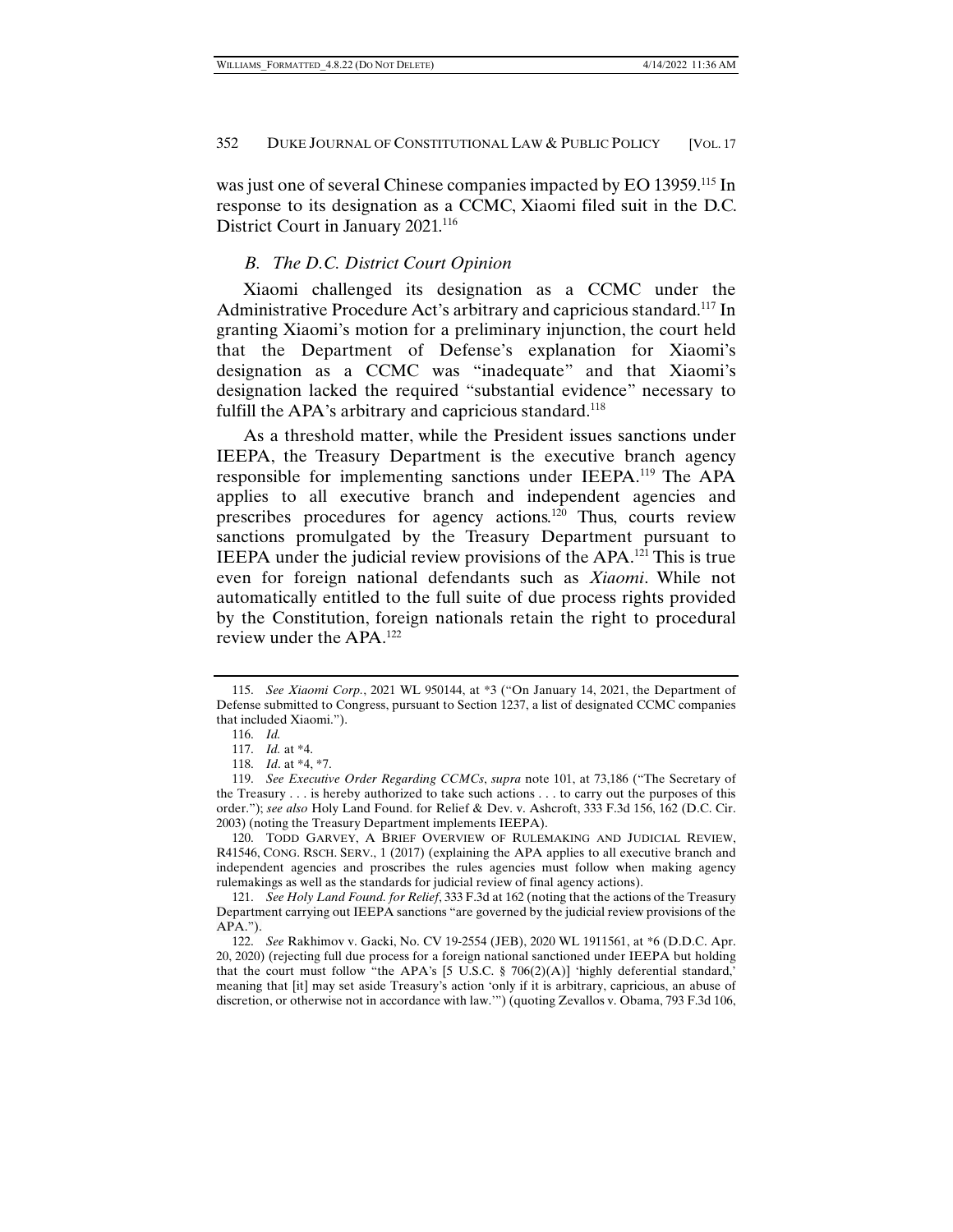Courts review agency decisions under a highly deferential standard, and agency actions are struck down only if the action is "arbitrary, capricious, an abuse of discretion, or otherwise not in accordance with law."123 Consistent with the Judiciary's traditional deference to the Executive in the realm of national security, courts afford heightened deference to an agency's determination in actions involving national security.124 Still, the reviewing court must ensure the agency engaged in reasoned decision-making.<sup>125</sup> To fulfill the reasoned decision-making requirement and meet the APA's arbitrary and capricious standard, an agency must "articulate a satisfactory explanation for its action" with a "rational connection between the facts found and the choice made."126 In applying the reasoned decision-making standard, courts focus on whether an agency action was supported by substantial evidence.<sup>127</sup>

Here, despite the deference built into APA review, the district court held the DoD failed to articulate a satisfactory explanation supported by substantial evidence for its decision to add Xiaomi to the CCMC list and thus failed the APA's arbitrary and capricious standard.128 First, the court concluded the DoD did not provide a reasoned decision for adding Xiaomi to the CCMC list.129 The DoD's proffered explanation for classifying Xiaomi as a CCMC consisted of only two pages and included the *misquoted* statutory language of Section 1237, two business-related facts sourced from Xiaomi's annual report, and a conclusory statement that Xiaomi meets the threshold requirements for CCMC designation as a company "owned or controlled by" the Chinese government.130 Based on the insufficient evidentiary record, the district court concluded Xiaomi's designation was not sufficiently reasoned and held the DoD circumvented the most "critical step" of an

<sup>112 (</sup>D.C. Cir. 2015)).

 <sup>123. 5</sup> U.S.C. § 706(2)(A).

 <sup>124.</sup> *See* Islamic Am. Relief Agency v. Gonzales, 477 F.3d 728, 734 (D.C. Cir. 2007) (explaining that the court "is extremely deferential" when reviewing matters "at the intersection of national security, foreign policy, and administrative law.").

 <sup>125.</sup> Xiaomi Corp., v. Dep't of Def., No. 21-280 (RC), 2021 WL 950144, at \*4 (D.D.C. Mar. 12, 2021) (quoting Judulang v. Holder, 565 U.S. 42, 53 (2011)).

 <sup>126.</sup> Motor Vehicle Mfrs. Ass'n of U.S. Inc. v. State Farm Mut. Auto. Ins. Co., 463 U.S. 29, 43 (1983) (quoting Burlington Truck Lines v. United States, 371 U.S. 156, 168 (1962)).

 <sup>127.</sup> *See Xiaomi Corp.*, 2021 WL 950144, at \*4 (explaining the agency makes reasoned decisions when the agency's final determination is "supported by substantial evidence.") (quoting Dickinson v. Zurko, 527 U.S. 150, 164 (1999)).

 <sup>128.</sup> *Id.*

 <sup>129.</sup> *Id.*

 <sup>130.</sup> *Id.* at \*4–5.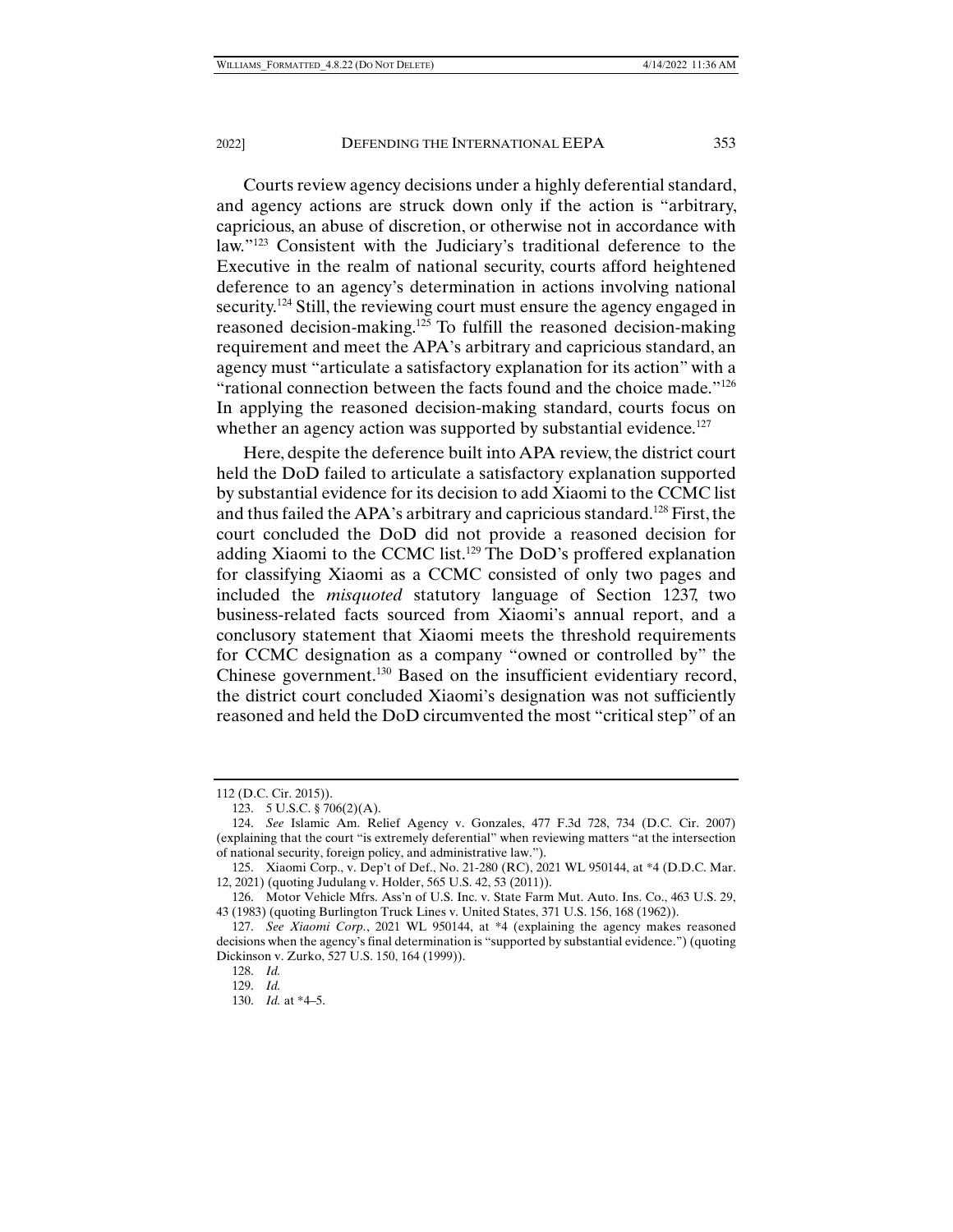agency action by failing to "connect the facts to the conclusion."131

Second, and relatedly, the district court found the DoD failed to support Xiaomi's designation to the CCMC list with "substantial evidence."132 Under the APA, the reviewing court must determine if the agency supported its reasoned decision with "substantial evidence" on the record.133 Here, the DoD relied on just two facts to designate Xiaomi as a CCMC.134 First, the DoD pointed out that Xiaomi invested heavily in technologies "essential to modern military operations" such as 5G technology and artificial intelligence.135 Second, the DoD argued Xiaomi had connections with the Chinese government because Xiaomi's founder and CEO received an award from the Chinese Ministry of Industry and Information Technology entitled "Outstanding Builder[] of Socialism with Chinese Characteristics."136 Based on these facts alone, the DoD said there was "adequate" support for Xiaomi's affiliation with the Chinese government.

The district court disagreed. First, the court said Xiaomi's investment in emerging technologies such as 5G and AI "cannot be enough to support a conclusion that Xiaomi is a CCMC."137 Such an outcome, the court said, would create an opportunity for the DoD to designate any Chinese company investing in technology with alternative military uses as a CCMC.<sup>138</sup> Second, the court contextualized the "award" given to Xiaomi's CEO based on evidence provided by the plaintiffs that showed the award is granted to private sector entrepreneurs in recognition of contributions to China's economic development.139 The court said the "purported link to the Chinese Ministry of Industry and Information Technology is also far more tenuous than the Department of Defense implies."140 In sum, the

 <sup>131.</sup> *Compare* Xiaomi Corp., 2021 WL 950144, at \*5 (describing that, in the case of *Xiaomi*, the Department of Defense merely "parrot[ed]" the statutory language" of Section 1237 to designate Xiaomi a CCMC without providing sufficient facts), *with* Holy Land Found. for Relief & Dev. v. Ashcroft, 333 F.3d 156, 161 (D.C. Cir. 2003) (noting that there was "ample" evidence on the record showing that defendant HLF was involved in terrorism financing including (1) HLF's financial connects to Hamas, (2) members of HLF meeting with Hamas leaders, and (3) HLF funds going to Hamas-controlled charitable organizations).

 <sup>132.</sup> *Xiaomi Corp.*, 2021 WL 950144, at \*7.

 <sup>133.</sup> *Id.* (quoting Dickinson v. Zurko, 527 U.S. 150, 164 (1999)).

 <sup>134.</sup> *Id.* 

 <sup>135.</sup> *Id.* 

 <sup>136.</sup> *Id*.

 <sup>137.</sup> *Id.* at \*8.

 <sup>138.</sup> *Id.*

 <sup>139.</sup> *Id.*

 <sup>140.</sup> *Id.*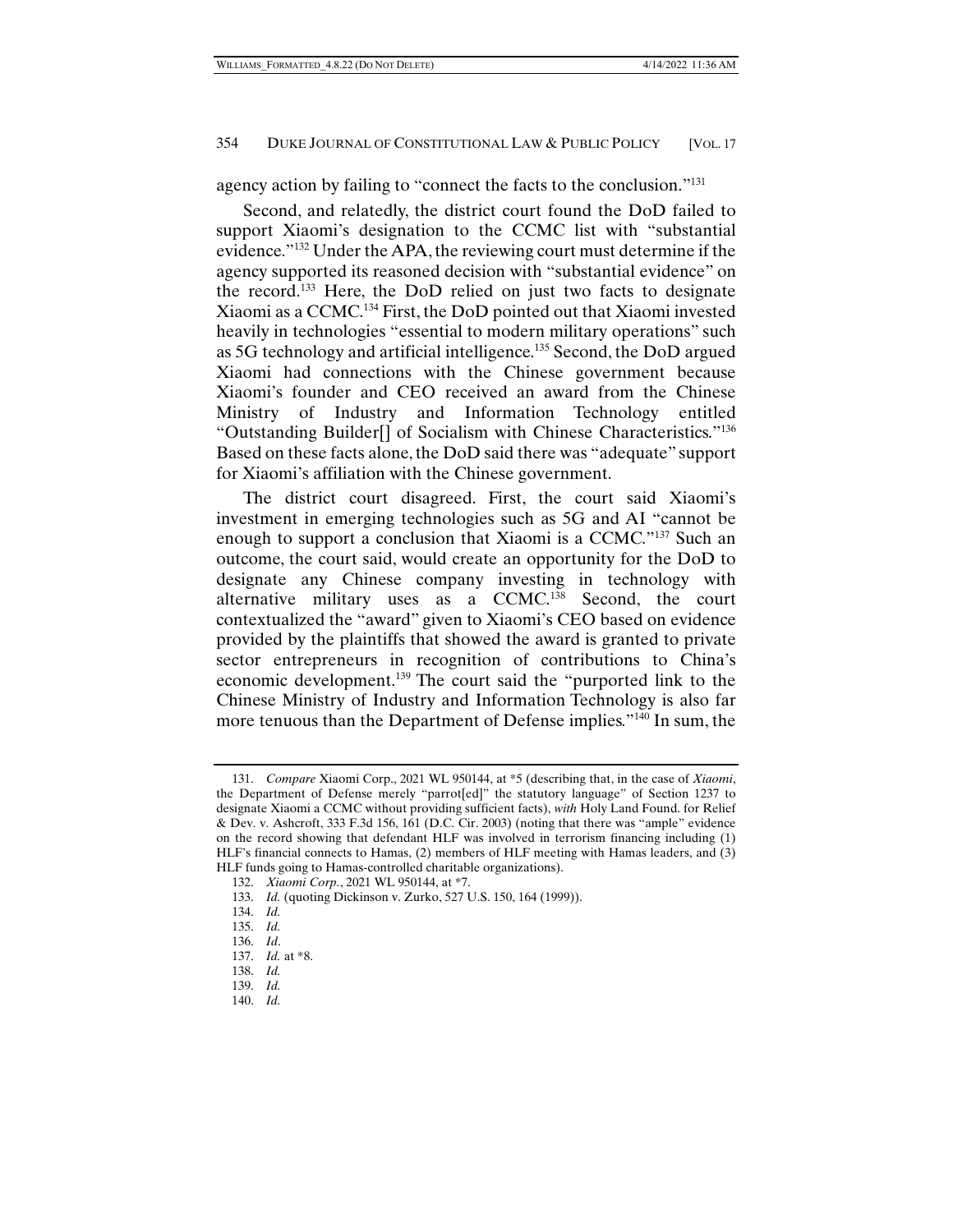district court concluded the DoD's CCMC designation process with respect to Xiaomi "was deeply flawed and failed to adhere to several different APA requirements."<sup>141</sup>

Notwithstanding the President's robust power in the national security realm, the *Xiaomi* decision reveals that the APA places procedural constraints on the Executive when acting pursuant to IEEPA. The final Section of this paper will assess and ultimately reject various arguments for IEEPA reform and will use the *Xiaomi* decision to argue IEEPA sensibly constrains the President when paired with appropriate judicial review.

#### IV. IEEPA & ACCOUNTABILITY

Legal scholars and the public alike often reiterate concerns about the Executive's broad power under IEEPA and the perceived lack of procedural safeguards on a President acting pursuant to IEEPA.142 As a result, many have proposed potential reforms to IEEPA.<sup>143</sup> This Section will assess various criticisms of IEEPA and proposals for IEEPA reform. This Section concludes by arguing that the existing procedural constraints on the President acting pursuant to IEEPA, when paired with appropriate judicial review, strike a reasonable balance between ensuring accountability and maintaining an effective and flexible foreign policy tool.

## *A. Proposed IEEPA Reforms*

Most of the proposed reforms to IEEPA are procedural changes intended to give Congress more supervision over the President acting

 <sup>141.</sup> *Id.*

 <sup>142.</sup> *See Brennan Center Report*, *supra* note 2, at 3 (noting that IEEPA delegates "potent powers with so few limits on discretion or institutional checks," and arguing for reforms that would limit IEEPA's potential for abuse);

*see also* Barry E. Carter, *International Economic Sanctions: Improving the Haphazard U.S. Legal Regime*, 75 CAL. L. REV. 1159, 1234 (1987) (noting that, while IEEPA is an improvement on TWEA, IEEPA remains flawed because "Congress has very little to say about its use, and there is no effective way to terminate a use that becomes inappropriate as time passes."); *see also*  Elizabeth Goitein, *The Alarming Scope of the President' Emergency Powers*, THE ATLANTIC (Jan. 2019) https://www.theatlantic.com/magazine/archive/2019/01/presidential-emergencypowers/576418/ (arguing the president's national security powers create a "Kafkaesque system").

 <sup>143.</sup> *See, e.g*., Bruce Ackerman, *The Emergency Constitution*, 113 YALE L. J. 1029, 1077–81 (2004) (proposing reforms to IEEPA that would see emergencies automatically terminate after two-to-three months); *see also* Peter Harrell, *The Right Way To Reform the U.S. President's International Emergency Powers*, JUST SECURITY (Mar. 26, 2020). https://www.justsecurity.org/69388/the-right-way-to-reform-the-u-s-presidents-internationalemergency-powers/ (proposing a requirement that Congress affirmatively approve IEEPA sanctions).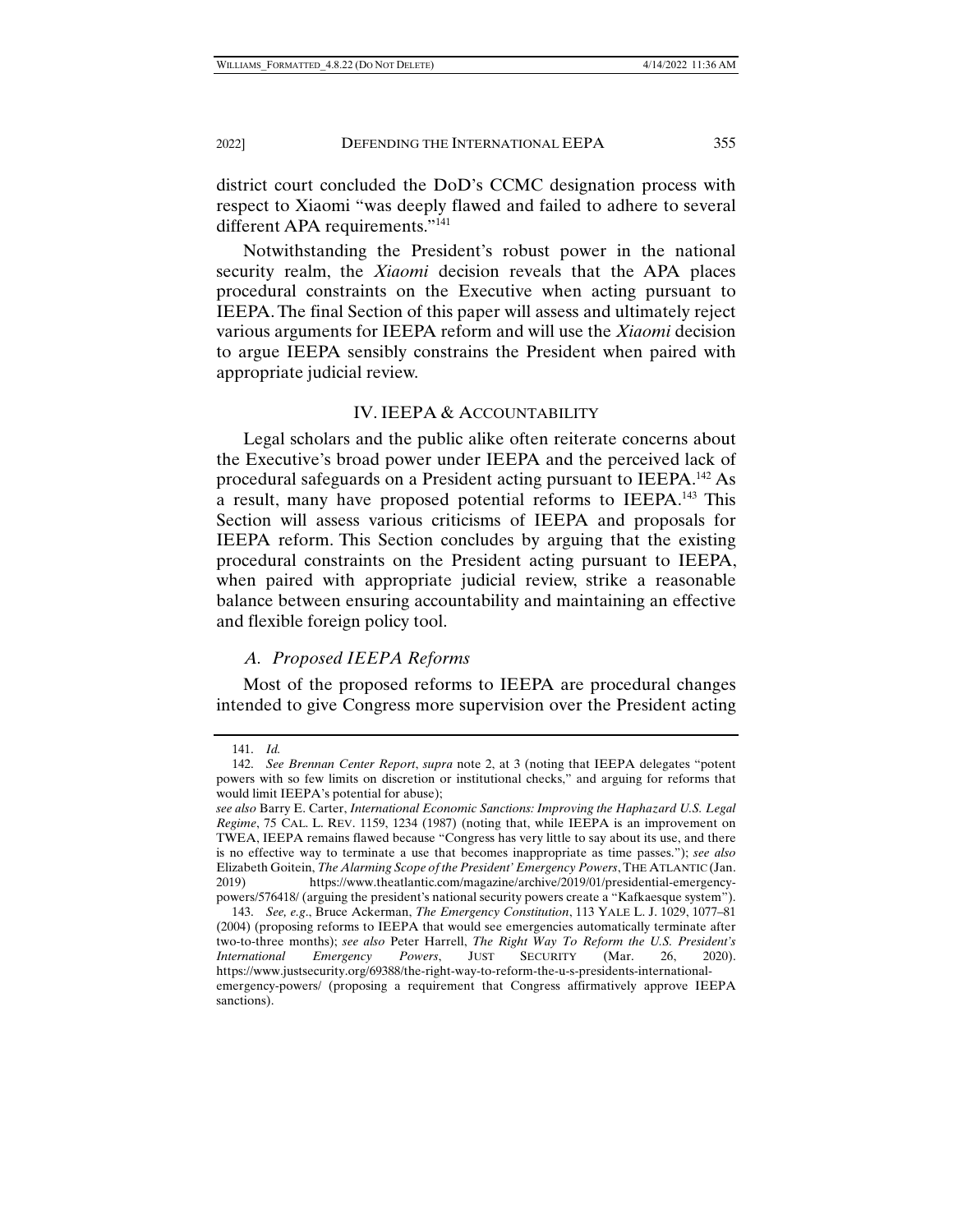during a national emergency. As discussed in Part II, the existing procedural constraints on the President when acting under IEEPA flow from both cross-cutting statutes and the statutory language of IEEPA itself.144 Specifically, IEEPA requires the President to follow the procedures set forth in the NEA, notify Congress when declaring a national emergency, publish the initial declaration of a national emergency in the Federal Register, and publish renewals of the predicate national emergency in the Federal Register annually.145 Further, IEEPA requires the President to issue periodic reports to Congress after the initial declaration of a national emergency.<sup>146</sup>

Even so, critics argue Congress does not have sufficient supervision over the President when acting under IEEPA. First, observers argue both the annual renewal of national emergencies under the NEA and periodic reports from the President to Congress have become pro forma and do not represent meaningful oversight by Congress.<sup>147</sup> Second, observers argue Congress does not have an efficient way of terminating national emergencies.148 To the latter point, when Congress passed IEEPA in 1977, the NEA permitted Congress to terminate the predicate national emergency through a concurrent resolution without the President's signature.<sup>149</sup> The Supreme Court held, however, this oversight technique is unconstitutional in *Immigration and Naturalization Service v. Chadha*. 150 After *Chadha*, Congress replaced the NEA's concurrent resolution provision with a joint resolution provision.151 The joint resolution provision requires a two-thirds vote in both the Senate and the House of Representatives to be insulated from the presidential veto power, making it difficult for Congress to terminate national emergencies without a bipartisan majority.152

 149. *See Congressional Research Report on IEEPA*, *supra* note 4, at 8, 11 (explaining that prior to *Chadha,* Congress could terminate a national emergency via a concurrent resolution).

 <sup>144.</sup> *See infra*, Part II (explaining the procedural restraints limiting the President's power under IEEPA).

 <sup>145. 50</sup> U.S.C. § 1701(a)–(b); § 1622(d).

 <sup>146.</sup> *See infra*, Part II (explaining the procedural restraints limiting the President's power under IEEPA).

 <sup>147.</sup> *See* Harrell, *supra* note 143 (arguing both the renewals sent to Congress from the President and the "periodic reports" have become "pro[]forma" and do not represent meaningful oversight).

 <sup>148.</sup> *See id.* (noting that the "U.S. Supreme Court effectively gutted Congress's ability to terminate national emergencies.").

 <sup>150. 462</sup> U.S. 919, 959 (1983).

 <sup>151. 50</sup> U.S.C. § 1622; *see also Congressional Research Report on IEEPA*, *supra* note 4, at 11 (explaining Congress replaced "concurrent resolution" with "joint resolution").

 <sup>152.</sup> *Brennan Center Report*, *supra* note 2, at 6.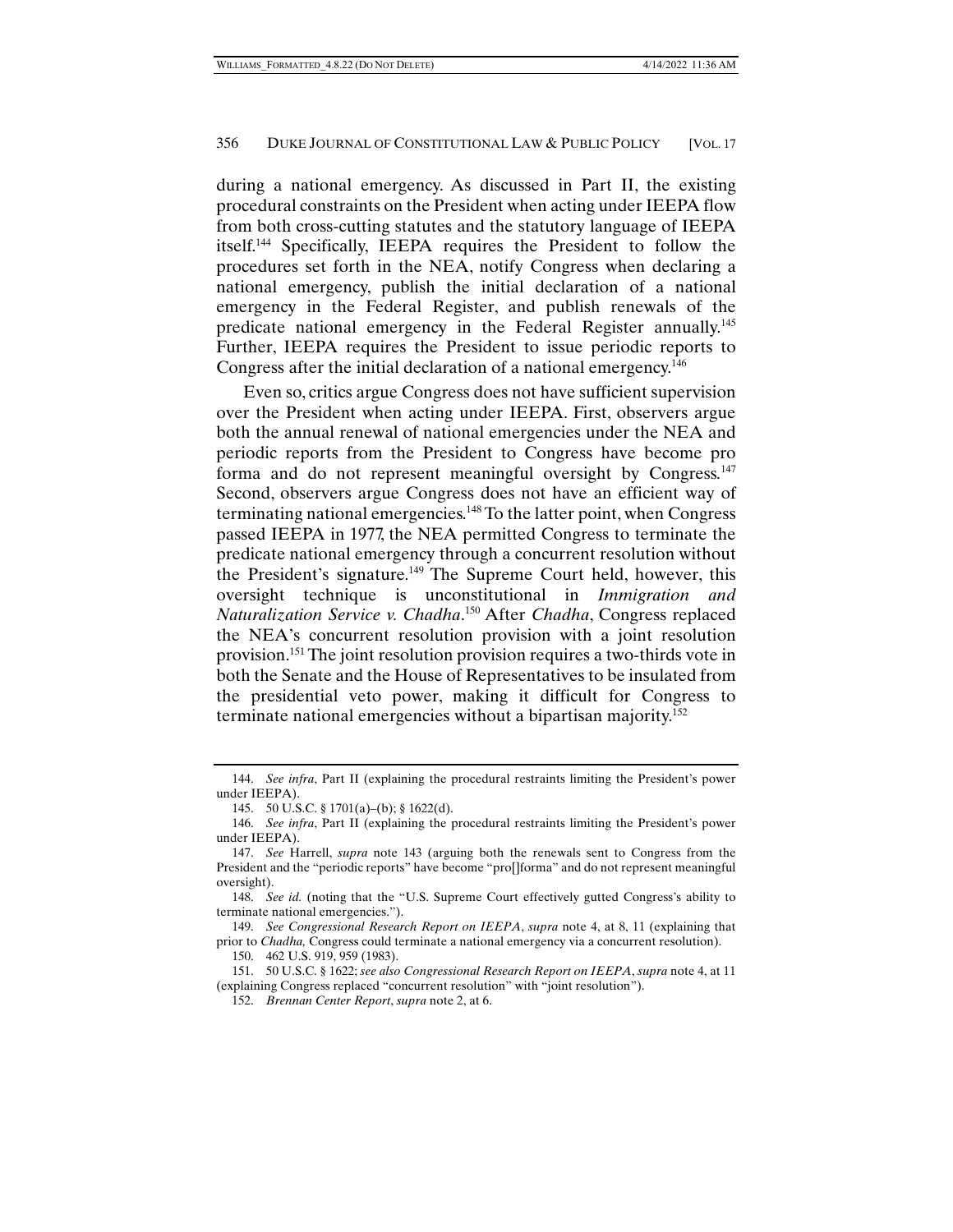Based on the above criticisms, observers have proposed procedural reforms to IEEPA that remedy the perceived lack of Congressional oversight. Most importantly, reformers argue IEEPA should be amended to include a sunset provision that would require Congress to affirmatively approve sanctions under IEEPA after an initial period, such as six months or a year after the President declared the national emergency.<sup>153</sup> Under the proposed reform, if Congress refused to reauthorize the President's IEEPA powers with respect to the given national emergency, the predicate national emergency required for the President to exercise power under IEEPA would terminate and the President would not be permitted to use IEEPA to address the given national security issue.154 Additionally, this procedural reform would ensure Presidents use IEEPA for short-term national security issues and would "restore the basic" pre-*Chadha* structure that Congress intended.155 Without such reforms, critics argue IEEPA creates opportunities for abuse and threatens the United States' institutional balance of power by ceding too much discretion to the Executive.<sup>156</sup>

Yet, reform must strike a balance between limiting IEEPA's potential for abuse and ensuring the United States has adequate tools to respond to urgent foreign policy crises. While the above reform would enhance accountability, the requirement that Congress affirmatively approve the President's use of IEEPA will have negative practical consequences for United States national security.

#### *B. IEEPA Reform & National Security*

The above reforms detract from IEEPA's utility as an effective and flexible foreign policy tool. As discussed in Part II, IEEPA represents an invaluable foreign policy instrument, particularly in an age defined by the growing prominence of financial warfare. Sanctions, transaction

 <sup>153.</sup> *See* sources cited *supra* note 143; *see also Brennan Center Report*, *supra* note 2, at 20 ("[I]f Congress does not affirmatively approve the use of IEEPA within 90 days [of the President declaring a national emergency], the authority would terminate.").

 <sup>154.</sup> *See* Ackerman, *supra* note 143, at 1047 (arguing that, when the Executive act's unilaterally through a state of emergency, the Executive's power should expire two or three months); *see* Koh, *supra* note 14, at 1321 n.314 (arguing predicate national emergency should expire after a set period of time).

 <sup>155.</sup> *See* Harrell, *supra* note 143 ("Congress intended to give itself the authority to terminate IEEPA actions with a simple majority vote.").

 <sup>156.</sup> *See id.* (explaining that "strong procedural checks and balances would improve oversight [over IEEPA] and limit the scope for abuse."); *see also* Sanford Levinson, *Constitutional Norms in a State of Permanent Emergency*, 40 GA. L. REV. 699, 705–07 (2006) (explaining times of "emergency" threaten the constitutional balance of power by providing too much power to the executive).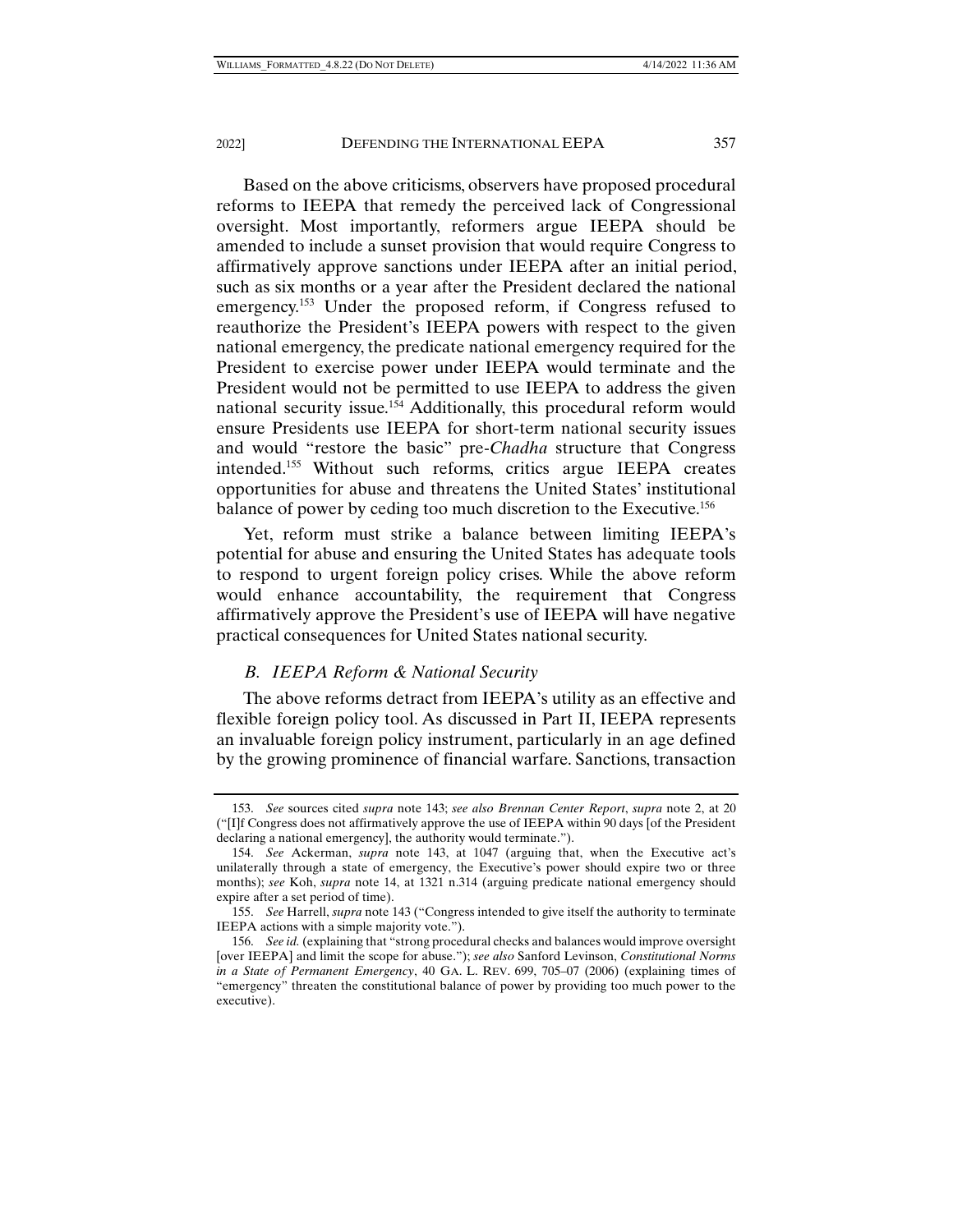blocking, asset freezing, and other IEEPA powers are intended to impose financial pain on the United States' adversaries—to deny resources to nations, companies, or natural persons engaged in activities that present national security threats to the United States. IEEPA functions as a tool to address threats ranging from terrorism financing to election interference, and even denies access to U.S. capital markets for persons engaged in human rights abuses abroad.<sup>157</sup>

Yet, reforming IEEPA to require Congress to affirmatively authorize sanctions after a set period will likely result in serious national security threats going unaddressed. The political reality of institutional gridlock that plagues the U.S. legislative system likely means Congress would be unable to cobble together sufficient votes to reauthorize the President's IEEPA powers after the requisite amount of time passed under the sunset provision, regardless of how dire the national security crisis. This would make U.S. sanctions under IEEPA a waiting game for foreign adversaries. Under the proposed reforms, after the initial period during which the President could unilaterally impose IEEPA sanctions passed, Congress would likely fail to reauthorize the sanctions and foreign adversaries would be free to engage with U.S. capital markets once more. Such an outcome would make U.S. sanctions a slap on the wrist as opposed to a financial death sentence—decreasing leverage of foreign adversaries that threaten U.S. interests.

Additionally, advocates of IEEPA reform fail to specify what procedures Congress would use to affirmatively authorize IEEPA sanctions. Under the status quo, Congress may terminate the predicate national emergency required for the President to act under IEEPA through a joint resolution.158 While reformers argue that the joint resolution represents too high of a bar for Congress to terminate a national emergency under IEEPA,<sup>159</sup> the inverse is equally problematic.

Rather, if the amended IEEPA requires Congress to *reauthorize* a predicate national emergency through a joint resolution, it will be extremely difficult for Congress to enable the President to take

 <sup>157.</sup> *See* sources cited *supra* notes 89–94 (describing the U.S. national security interests being addressed through IEEPA).

 <sup>158. 50</sup> U.S.C. § 1622.

 <sup>159.</sup> *See* sources cited *supra* notes 148–152; *see* Harrell, *supra* note 143 ("In today's polarized political system, it is extremely unlikely that two thirds [sic] of both houses of Congress will vote to override the almost certain presidential veto of legislation terminating a national emergency.").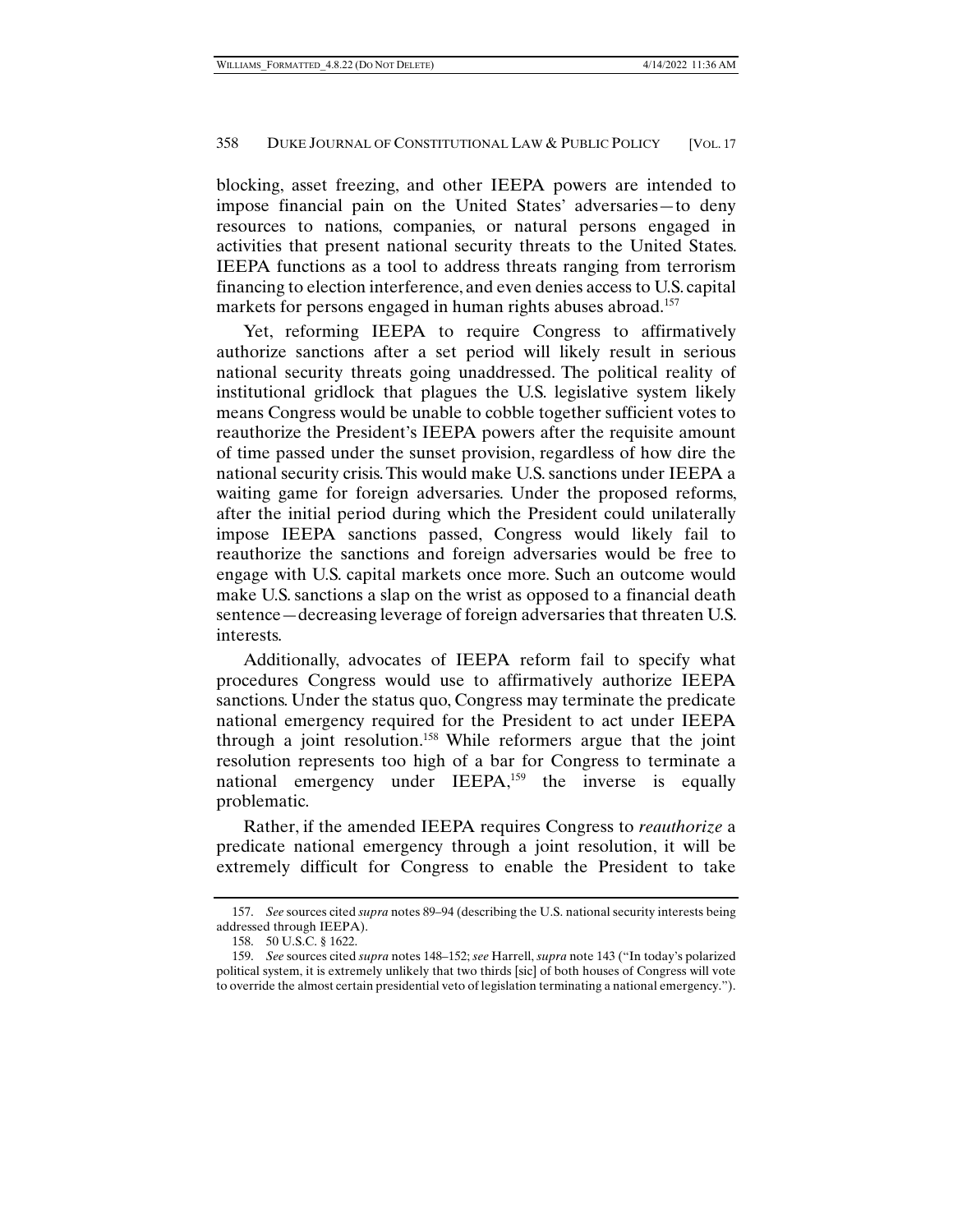emergency action under IEEPA—even when such emergency action is needed, effective, and beneficial to U.S. foreign policy interests. Given the reality of congressional gridlock, changing the standard to require Congress to affirmatively support IEEPA sanctions through a joint resolution maintains the same unattainable voting standard but stunts the Executive's ability to protect the United States' national security interests.

## *C. Judicial Review as Adequate Oversight on Executive Power*

IEEPA represents a carefully crafted legislative regime that engages all three branches of government. In passing IEEPA, Congress delegated authority to the Executive Branch subject to the procedural requirements found in IEEPA itself, the NEA, and the APA. Meanwhile, the Judiciary ensures the Executive remains within the confines of its delegated power and limits the Executive's national security power when acting pursuant to IEEPA.

Rather than calling for legislative reform that will negatively impact the United States' ability to respond to national security threats, the *Xiaomi* decision shows proper judicial review under the Administrative Procedure Act operates as a powerful constraint on the Executive's national security powers when acting under IEEPA.

To the extent there is distrust in the President or fear of Executive Branch abuse of IEEPA, judicial review under the APA provides adequate oversight. The APA provides foreign persons with an avenue for contesting their designation under IEEPA in federal court. As *Xiaomi* demonstrates, the Executive Branch—even when acting pursuant to national security—must present a reasoned decision with substantial evidence to show a foreign national should be sanctioned under IEEPA. Further, foreign persons targeted under IEEPA may present evidence in federal court to rebut the Treasury Department's sanctions against them. The federal judiciary, particularly the D.C. district court, should continue to use administrative national security law to restrain the Executive Branch acting pursuant to IEEPA. Unlike congressional reform, addressing any oversight concerns through a more active judiciary maintains the Executive's access to an important foreign policy tool while providing remedies on a case-by-case basis.

Importantly, the aftermath of the *Xiaomi* decision supports the notion that judicial review acts as an effective constraint on the Executive's national security powers. After the D.C. district court granted Xiaomi's motion for a preliminary injunction, the DoD